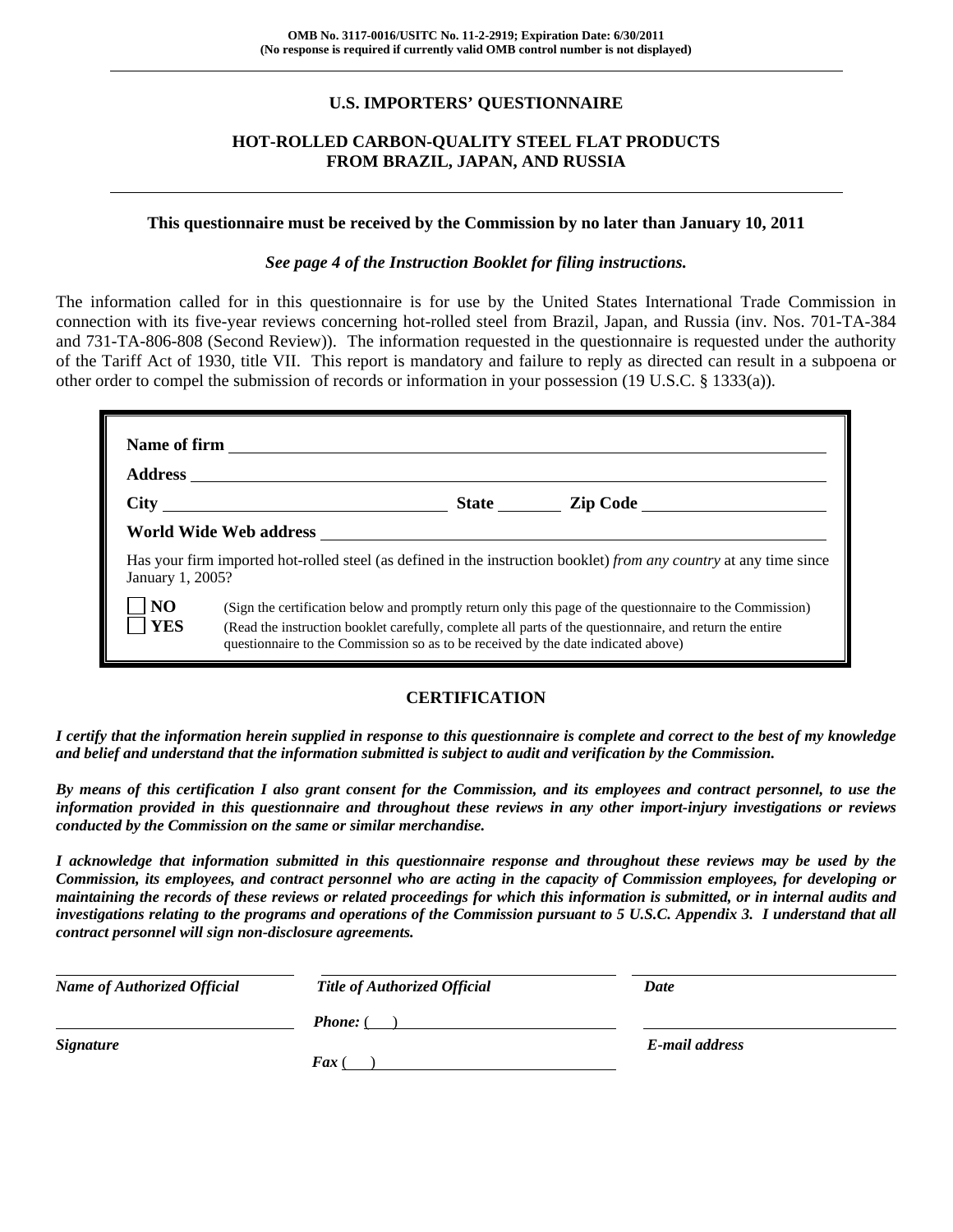#### **PART I.—GENERAL INFORMATION**

 $\overline{a}$ 

The questions in this questionnaire have been reviewed with market participants to ensure that issues of concern are adequately addressed and that data requests are sufficient, meaningful, and as limited as possible. Public reporting burden for this questionnaire is estimated to average 40 hours per response, including the time for reviewing instructions, searching existing data sources, gathering the data needed, and completing and reviewing the questionnaire. Send comments regarding the accuracy of this burden estimate or any other aspect of this collection of information, including suggestions for reducing the burden, to the Office of Investigations, U.S. International Trade Commission, 500 E Street, SW, Washington, DC 20436.

I-1a. **OMB statistics.--**Please report below the actual number of hours required and the cost to your firm of preparing the reply to this questionnaire and completing the form.

hours dollars

- I-1b. **OMB feedback.--**We are interested in any comments you may have for improving this questionnaire in general or the clarity of specific questions. Please attach such comments to your response or send them to the above address.
- I-2. **Establishments covered.--**Provide the name and address of establishment(s) covered by this questionnaire (see page 3 of the instruction booklet for reporting guidelines). If your firm is publicly traded, please specify the stock exchange and trading symbol.

|                   | <b>Ownership.</b> --Is your firm owned, in whole or in part, by any other firm? |                        |
|-------------------|---------------------------------------------------------------------------------|------------------------|
| $\blacksquare$ No | $\Box$ Yes--List the following information.                                     |                        |
| Firm name         | Address                                                                         | Extent of<br>ownership |
|                   |                                                                                 |                        |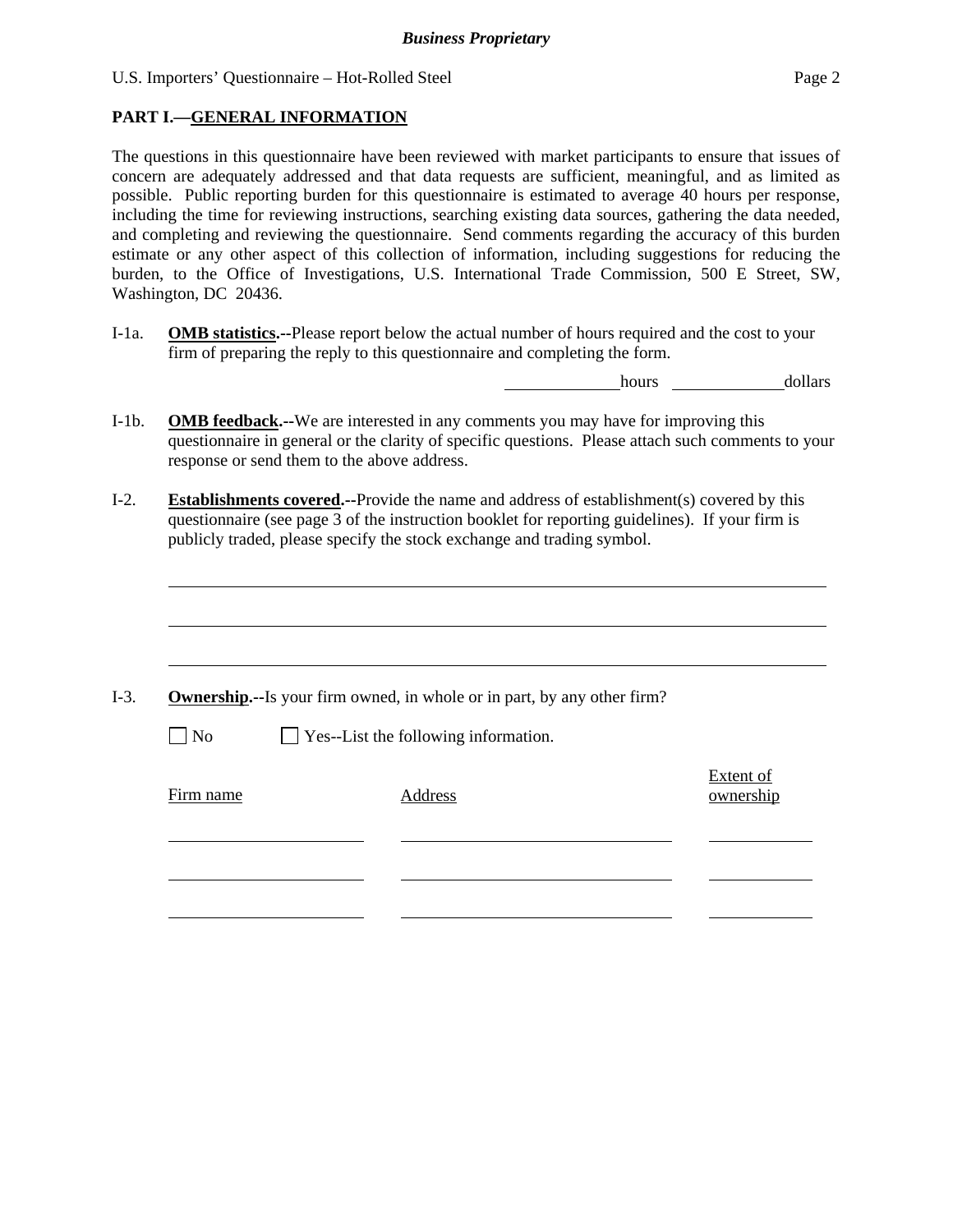# **PART I.--GENERAL INFORMATION***--Continued*

| $\Box$ No             | $\Box$ Yes--List the following information.                                        |                                                                                                                                                                                                                                                                                              |
|-----------------------|------------------------------------------------------------------------------------|----------------------------------------------------------------------------------------------------------------------------------------------------------------------------------------------------------------------------------------------------------------------------------------------|
| Firm name and country | <b>Address</b>                                                                     | <b>Affiliation</b>                                                                                                                                                                                                                                                                           |
|                       |                                                                                    |                                                                                                                                                                                                                                                                                              |
|                       | steel from countries other than Brazil, Japan, and/or Russia to the United States? | Related NONSUBJECT importers/exporters.--Does your firm have any related firms, either<br>domestic or foreign, which are engaged in importing hot-rolled steel from countries other than<br>Brazil, Japan, and/or Russia into the United States or which are engaged in exporting hot-rolled |
| No                    | Yes--List the following information.                                               |                                                                                                                                                                                                                                                                                              |
|                       |                                                                                    |                                                                                                                                                                                                                                                                                              |
| Firm name and country | <b>Address</b>                                                                     | Affiliation                                                                                                                                                                                                                                                                                  |
|                       |                                                                                    |                                                                                                                                                                                                                                                                                              |
|                       |                                                                                    |                                                                                                                                                                                                                                                                                              |
|                       |                                                                                    | Related distributors/processors.--Does your firm have any related firms in the United States                                                                                                                                                                                                 |
|                       | that receive, inventory, hold, ship, or process hot-rolled steel?                  |                                                                                                                                                                                                                                                                                              |
| No                    | Yes--List the following information.                                               |                                                                                                                                                                                                                                                                                              |
| Firm name             | Address                                                                            | Affiliation                                                                                                                                                                                                                                                                                  |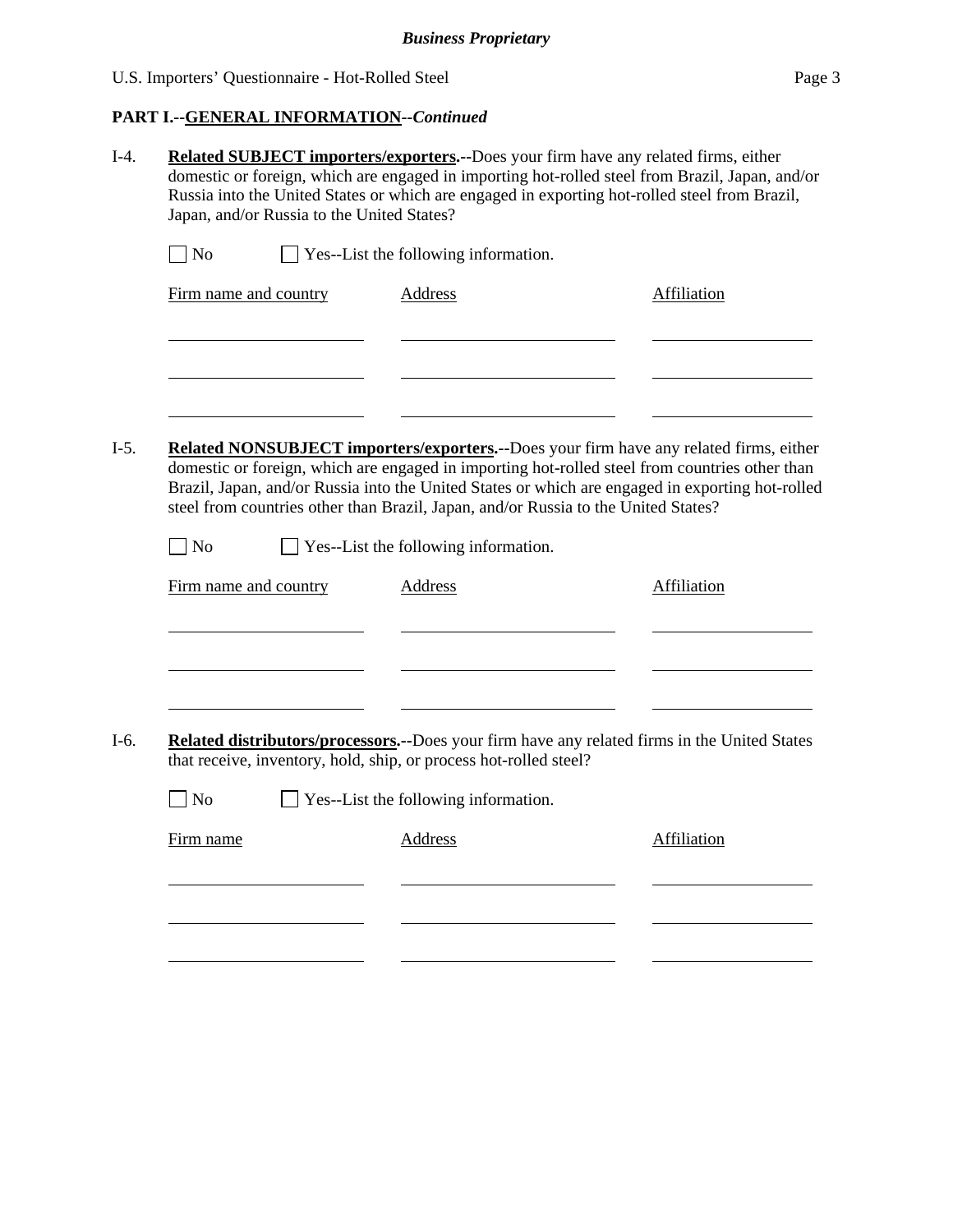### **PART I.--GENERAL INFORMATION***--Continued*

I-7. **Related producers.--**Does your firm have any related firms, either domestic or foreign, which are engaged in the production of hot-rolled steel?

| Firm name                                                                                         | <b>Address</b> |             | <b>Affiliation</b>                                                                              |
|---------------------------------------------------------------------------------------------------|----------------|-------------|-------------------------------------------------------------------------------------------------|
|                                                                                                   |                |             |                                                                                                 |
|                                                                                                   |                |             |                                                                                                 |
| hot-rolled steel. More than one answer may be applicable.                                         |                |             | Nature of import operations.--Please indicate the nature of your firm's importing operations on |
| Importer of record                                                                                |                |             | Takes title to the imported product(s)                                                          |
| Consignee of the imported products $(s)$                                                          |                |             | Customs broker or freight forwarder                                                             |
| contact).                                                                                         |                |             | please list the consignees below (firm name, address, telephone number, and individual to       |
| Firm name                                                                                         | <b>Address</b> |             | Contact person and phone<br>number                                                              |
|                                                                                                   |                |             |                                                                                                 |
|                                                                                                   |                |             | FTZs or bonded warehouse.--Please indicate whether your firm enters hot-rolled steel into, or   |
| withdraws such merchandise from, foreign trade zones or bonded warehouses.<br>Foreign trade zones | N <sub>o</sub> | $\vert$ Yes |                                                                                                 |

No Yes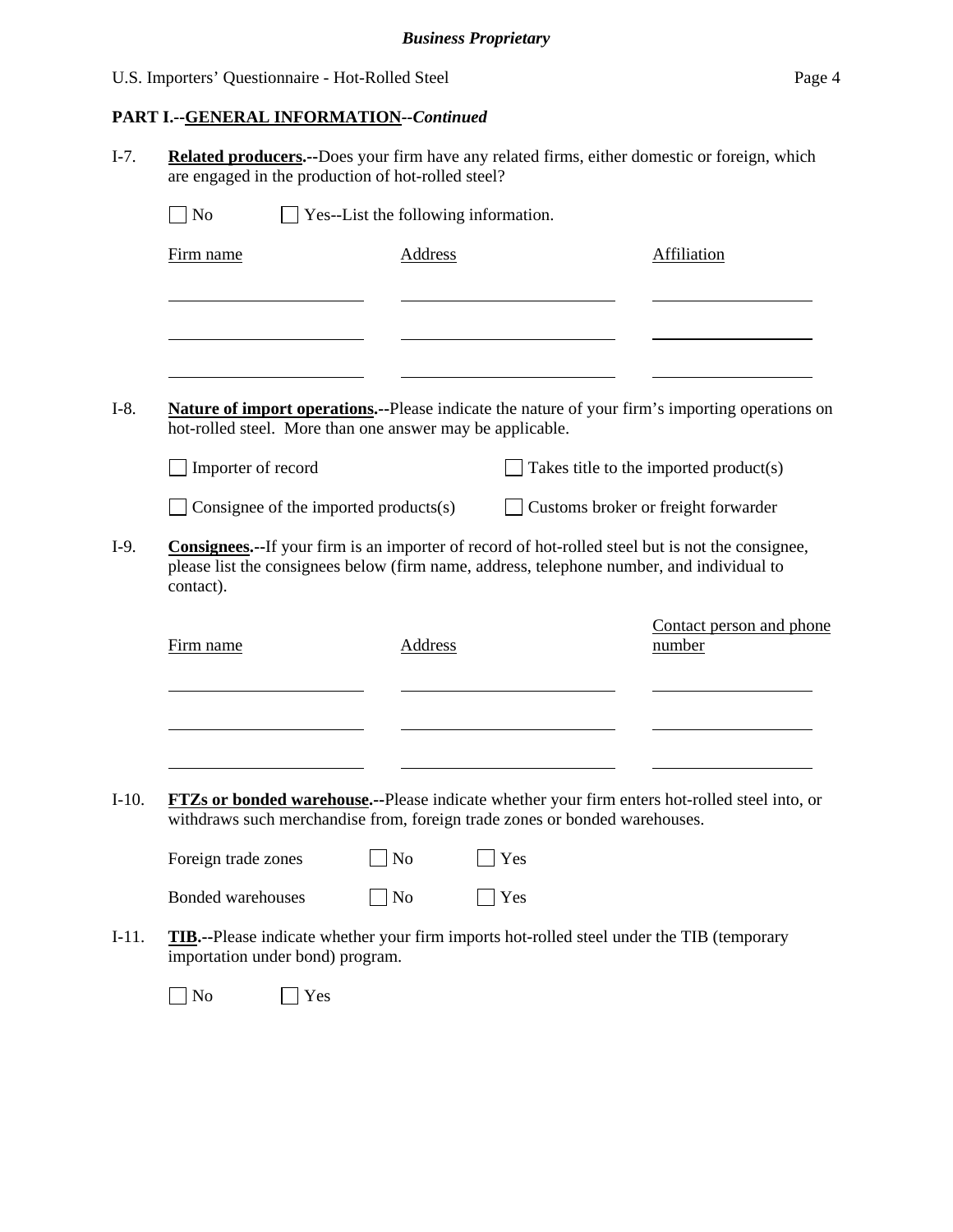# **PART I.--GENERAL INFORMATION***--Continued*

| $I-12.$  |                | <b>Business plan.--In Parts II and III of this questionnaire we request a copy of your company's</b><br>business plan. Does your company or any related firm have a business plan or any internal<br>documents that describe, discuss, or analyze expected market conditions for hot-rolled steel? |
|----------|----------------|----------------------------------------------------------------------------------------------------------------------------------------------------------------------------------------------------------------------------------------------------------------------------------------------------|
|          | N <sub>o</sub> | Yes-Please provide the requested documents. If you are not providing the<br>requested documents, please explain why not.                                                                                                                                                                           |
|          |                |                                                                                                                                                                                                                                                                                                    |
| $I-13$ . |                | <b>Other investigations.--To your knowledge, have the products subject to this proceeding been the</b><br>subject of any other import relief investigations in the United States or in any other countries?                                                                                        |
|          | N <sub>0</sub> | Yes-Please specify.                                                                                                                                                                                                                                                                                |
|          |                |                                                                                                                                                                                                                                                                                                    |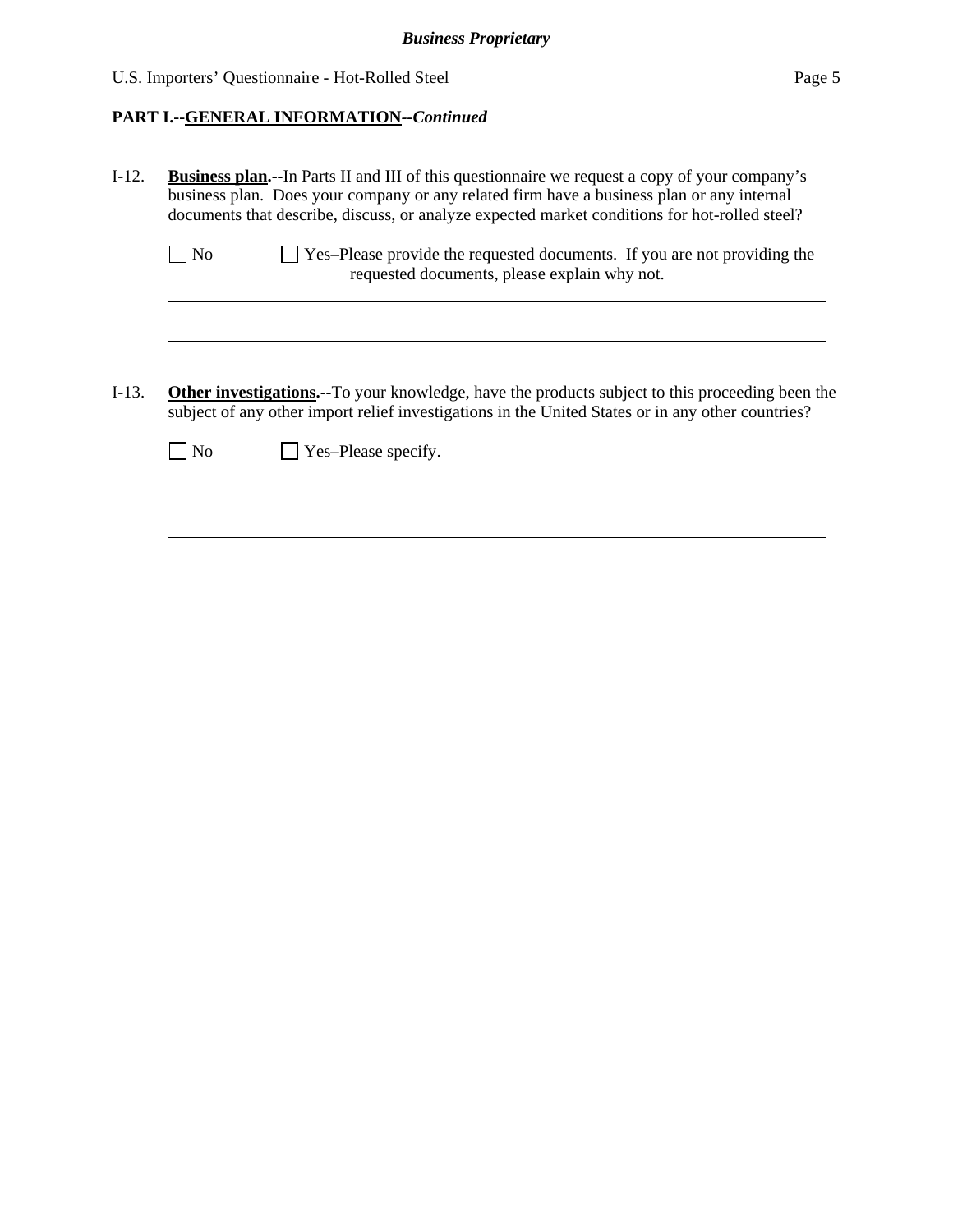### **PART II.--TRADE AND RELATED INFORMATION**

Further information on this part of the questionnaire can be obtained from Joshua Kaplan (202-205-3184, joshua.kaplan@usitc.gov). **Supply all data requested on a calendar-year basis**.

II-1. Please identify the individual to be contacted regarding the confidential information requested in part II.

|                                                    | $\text{Telephone: } ($ $)$                                                                             |
|----------------------------------------------------|--------------------------------------------------------------------------------------------------------|
| Fax: $($ )                                         |                                                                                                        |
|                                                    | <b>Changes in operations.</b> --Please indicate whether your firm has experienced any of the following |
| (check as many as appropriate) (please describe)   | changes in relation to the importation of hot-rolled steel since January 1, 2005.                      |
| $\Box$ office/warehouse openings                   | <u> 1989 - Andrea Barbara, poeta esperanto-</u>                                                        |
|                                                    |                                                                                                        |
| office/warehouse closings                          |                                                                                                        |
|                                                    |                                                                                                        |
|                                                    | <u> 1980 - Jan Stein, amerikansk politiker (d. 1980)</u>                                               |
|                                                    |                                                                                                        |
|                                                    |                                                                                                        |
|                                                    |                                                                                                        |
| prolonged shutdowns or<br>importation curtailments |                                                                                                        |
| revised labor agreements                           |                                                                                                        |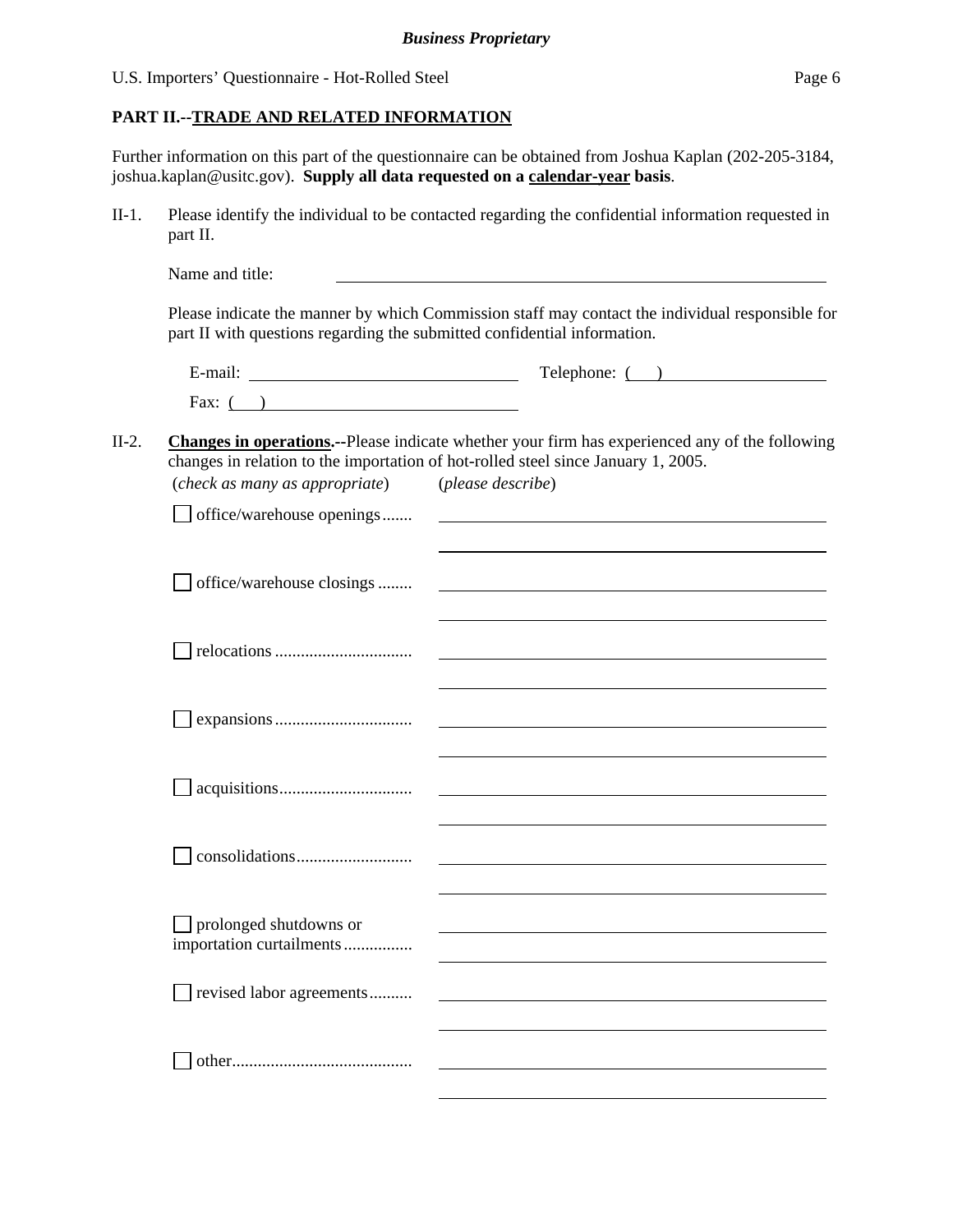#### **PART II.--TRADE AND RELATED INFORMATION***--Continued*

| $II-3.$ | <b>Anticipated changes in operations.</b> --Does your firm anticipate any changes in the character of |
|---------|-------------------------------------------------------------------------------------------------------|
|         | your operations or organization (as noted above) relating to the importation of hot-rolled steel in   |
|         | the future?                                                                                           |

No Supply details as to the time, nature, and significance of such changes and provide underlying assumptions, along with relevant portions of business plans or other supporting documentation that address this issue.

**For question II-4, if your response differs for particular subject countries, please indicate and explain the particular effect of revocation with respect to imports from the individual countries.** 

- II-4. **Anticipated changes in operations in the event the orders are revoked.--**Would your firm anticipate any changes in the character of your operations or organization (as noted above) relating to the importation of hot-rolled steel in the future if the countervailing duty order (Brazil), antidumping duty orders (Brazil and Japan), were revoked and/or suspension agreement (Russia) on hot-rolled steel were terminated?
	-

l

l

- No Yes–Supply details as to the time, nature, and significance of such changes and provide underlying assumptions, along with relevant portions of business plans or other supporting documentation that address this issue.
- II-5. **Arranged imports.--**Has your firm imported or arranged for the importation of hot-rolled steel from Brazil, Japan, and/or Russia for delivery after December 31, 2010?

 $\Box$  No  $\Box$  Yes--Indicate when such orders are to be delivered and the quantities (in short tons) involved.

| Period/Source | <u>Jan. - Mar. 2011 Apr. - June 2011 July - Sept. 2011 After Sept. 2011</u> |  |
|---------------|-----------------------------------------------------------------------------|--|
| <b>Brazil</b> |                                                                             |  |
| Japan         |                                                                             |  |
| Russia        |                                                                             |  |
| Other sources |                                                                             |  |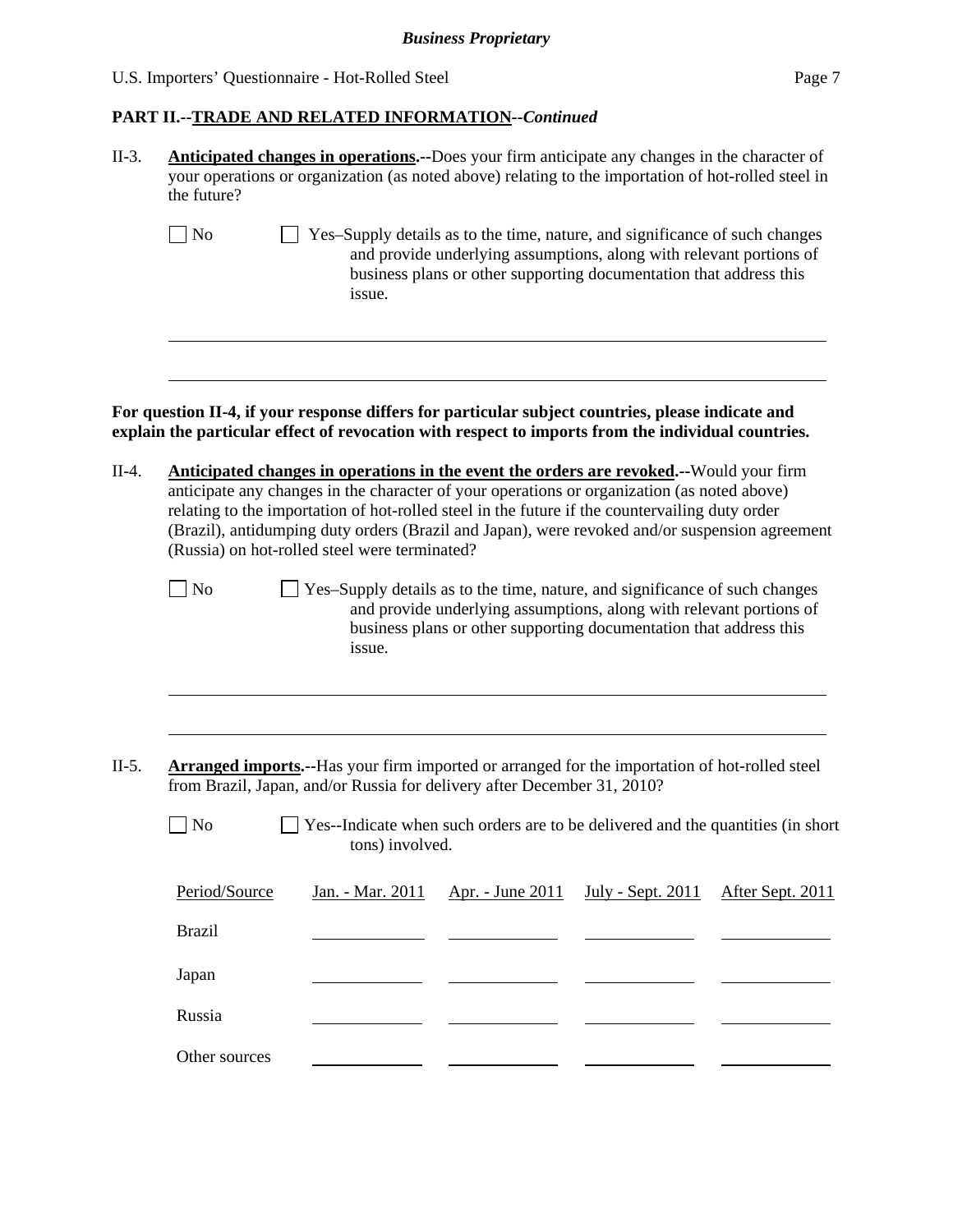l

#### **PART II.--TRADE AND RELATED INFORMATION***--Continued*

II-6. **Reasons for importing if producer.--**If your firm also produces hot-rolled steel in the United States, please indicate your reasons for importing this product. If your reasons differ by source, please elaborate.

II-7a. **Imports from Brazil**.--Does your firm import hot-rolled steel from Brazil?

No.  $\Box$  Yes-- Report your firm's imports and your firm's shipments and inventories of hot-rolled steel imported from Brazil by your firm during the specified periods. (See definitions in the instruction booklet.)

# **BRAZIL**

|                                                                                                                                                                                                                                                                                                                                            |               | Quantity (in short tons), value (in \$1,000) |      |      |      |      |
|--------------------------------------------------------------------------------------------------------------------------------------------------------------------------------------------------------------------------------------------------------------------------------------------------------------------------------------------|---------------|----------------------------------------------|------|------|------|------|
|                                                                                                                                                                                                                                                                                                                                            | Calendar year |                                              |      |      |      |      |
| <b>Item</b>                                                                                                                                                                                                                                                                                                                                | 2005          | 2006                                         | 2007 | 2008 | 2009 | 2010 |
| <b>Beginning-of-period</b><br>inventories (quantity) (A)                                                                                                                                                                                                                                                                                   |               |                                              |      |      |      |      |
| Imports:<br>Quantity (B)                                                                                                                                                                                                                                                                                                                   |               |                                              |      |      |      |      |
| Value (C)                                                                                                                                                                                                                                                                                                                                  |               |                                              |      |      |      |      |
| U.S. shipments:<br><b>Commercial shipments:</b><br>Quantity (D)                                                                                                                                                                                                                                                                            |               |                                              |      |      |      |      |
| Value (E)                                                                                                                                                                                                                                                                                                                                  |               |                                              |      |      |      |      |
| Internal consumption/company transfers:                                                                                                                                                                                                                                                                                                    |               |                                              |      |      |      |      |
| Quantity (F)                                                                                                                                                                                                                                                                                                                               |               |                                              |      |      |      |      |
| Value $1$ (G)                                                                                                                                                                                                                                                                                                                              |               |                                              |      |      |      |      |
| Export shipments: <sup>2</sup><br>Quantity (H)                                                                                                                                                                                                                                                                                             |               |                                              |      |      |      |      |
| Value (I)                                                                                                                                                                                                                                                                                                                                  |               |                                              |      |      |      |      |
| <b>End-of-period inventories</b><br>(quantity) (J)                                                                                                                                                                                                                                                                                         |               |                                              |      |      |      |      |
| U.S. shipments to:<br>Distributors, processors,<br>and service centers<br>(quantity) (K)                                                                                                                                                                                                                                                   |               |                                              |      |      |      |      |
| Manufacturers of tubular<br>products (quantity) (L)                                                                                                                                                                                                                                                                                        |               |                                              |      |      |      |      |
| Other end users (M)                                                                                                                                                                                                                                                                                                                        |               |                                              |      |      |      |      |
| <sup>1</sup> Sales to related firms (including internal consumption) must be valued at fair market value. In the event that you use a<br>different basis for valuing these sales within your company, please specify that basis (e.g., cost, cost plus, etc.) and provide<br>value data using that basis for each period identified above: |               |                                              |      |      |      |      |
| <sup>2</sup> Identify your principal export markets:                                                                                                                                                                                                                                                                                       |               |                                              |      |      |      |      |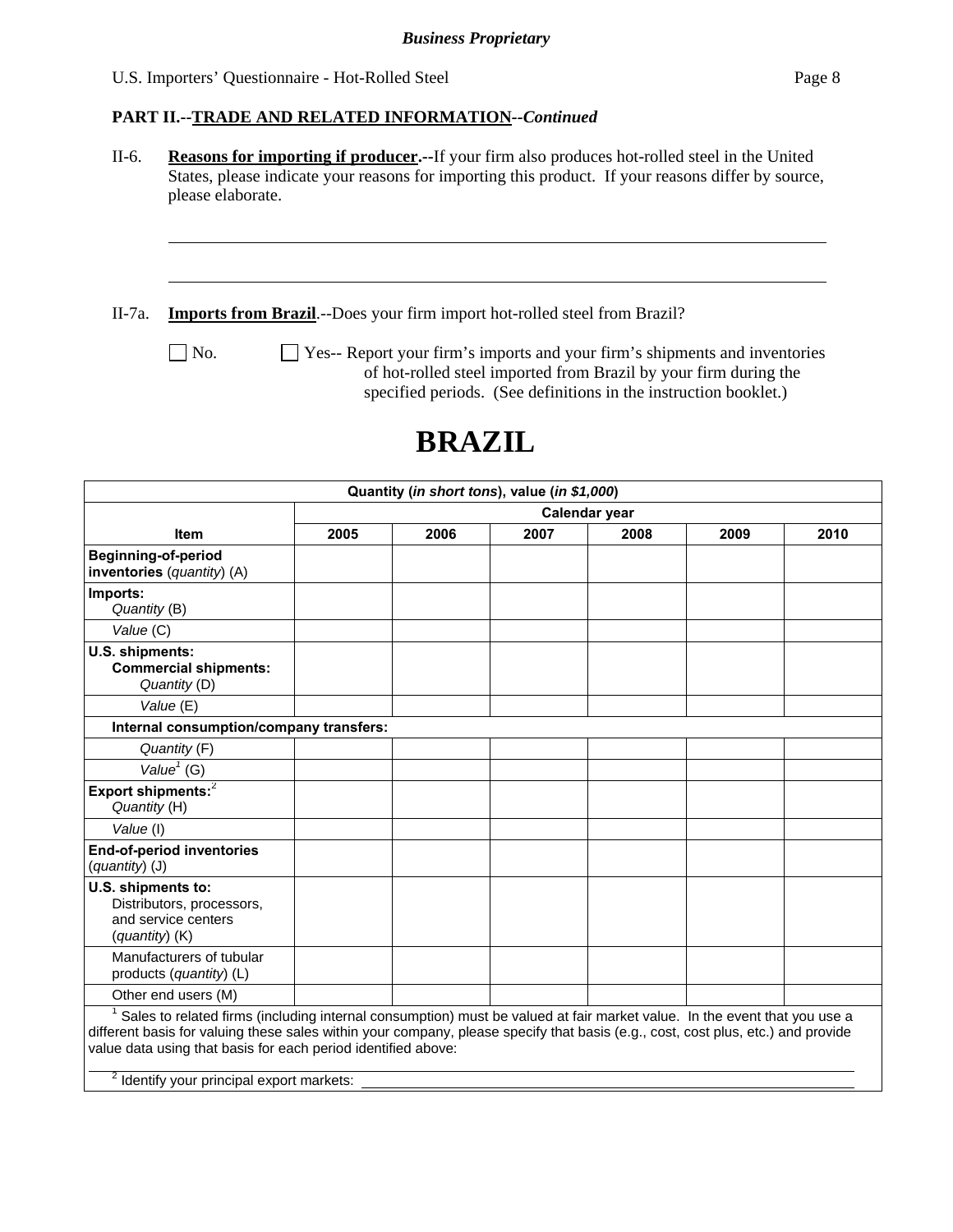#### *Business Proprietary*

#### U.S. Importers' Questionnaire - Hot-Rolled Steel Page 9

#### **PART II.--TRADE AND RELATED INFORMATION***--Continued*

II-7b. **Imports from Japan**.--Does your firm import hot-rolled steel from Japan?

No.  $\Box$  Yes-- Report your firm's imports and your firm's shipments and inventories of hot-rolled steel imported from Japan by your firm during the specified periods. (See definitions in the instruction booklet.)

# **JAPAN**

| Quantity (in short tons), value (in \$1,000)                                                                                                                                                                                                                                                                                                                                           |               |      |      |      |      |      |  |
|----------------------------------------------------------------------------------------------------------------------------------------------------------------------------------------------------------------------------------------------------------------------------------------------------------------------------------------------------------------------------------------|---------------|------|------|------|------|------|--|
|                                                                                                                                                                                                                                                                                                                                                                                        | Calendar year |      |      |      |      |      |  |
| <b>Item</b>                                                                                                                                                                                                                                                                                                                                                                            | 2005          | 2006 | 2007 | 2008 | 2009 | 2010 |  |
| <b>Beginning-of-period</b><br>inventories (quantity) (A)                                                                                                                                                                                                                                                                                                                               |               |      |      |      |      |      |  |
| Imports:<br>Quantity (B)                                                                                                                                                                                                                                                                                                                                                               |               |      |      |      |      |      |  |
| Value (C)                                                                                                                                                                                                                                                                                                                                                                              |               |      |      |      |      |      |  |
| U.S. shipments:<br><b>Commercial shipments:</b><br>Quantity (D)                                                                                                                                                                                                                                                                                                                        |               |      |      |      |      |      |  |
| Value (E)                                                                                                                                                                                                                                                                                                                                                                              |               |      |      |      |      |      |  |
| Internal consumption/company transfers:                                                                                                                                                                                                                                                                                                                                                |               |      |      |      |      |      |  |
| Quantity (F)                                                                                                                                                                                                                                                                                                                                                                           |               |      |      |      |      |      |  |
| Value $1$ (G)                                                                                                                                                                                                                                                                                                                                                                          |               |      |      |      |      |      |  |
| Export shipments: <sup>2</sup><br>Quantity (H)                                                                                                                                                                                                                                                                                                                                         |               |      |      |      |      |      |  |
| Value (I)                                                                                                                                                                                                                                                                                                                                                                              |               |      |      |      |      |      |  |
| <b>End-of-period inventories</b><br>(quantity) (J)                                                                                                                                                                                                                                                                                                                                     |               |      |      |      |      |      |  |
| U.S. shipments to:<br>Distributors, processors,<br>and service centers<br>(quantity) (K)                                                                                                                                                                                                                                                                                               |               |      |      |      |      |      |  |
| Manufacturers of tubular<br>products (quantity) (L)                                                                                                                                                                                                                                                                                                                                    |               |      |      |      |      |      |  |
| Other end users (quantity)<br>(M)                                                                                                                                                                                                                                                                                                                                                      |               |      |      |      |      |      |  |
| Sales to related firms (including internal consumption) must be valued at fair market value. In the event that you use a<br>different basis for valuing these sales within your company, please specify that basis (e.g., cost, cost plus, etc.) and provide<br>value data using that basis for each period identified above:<br>$\frac{2}{3}$ Identify your principal export markets: |               |      |      |      |      |      |  |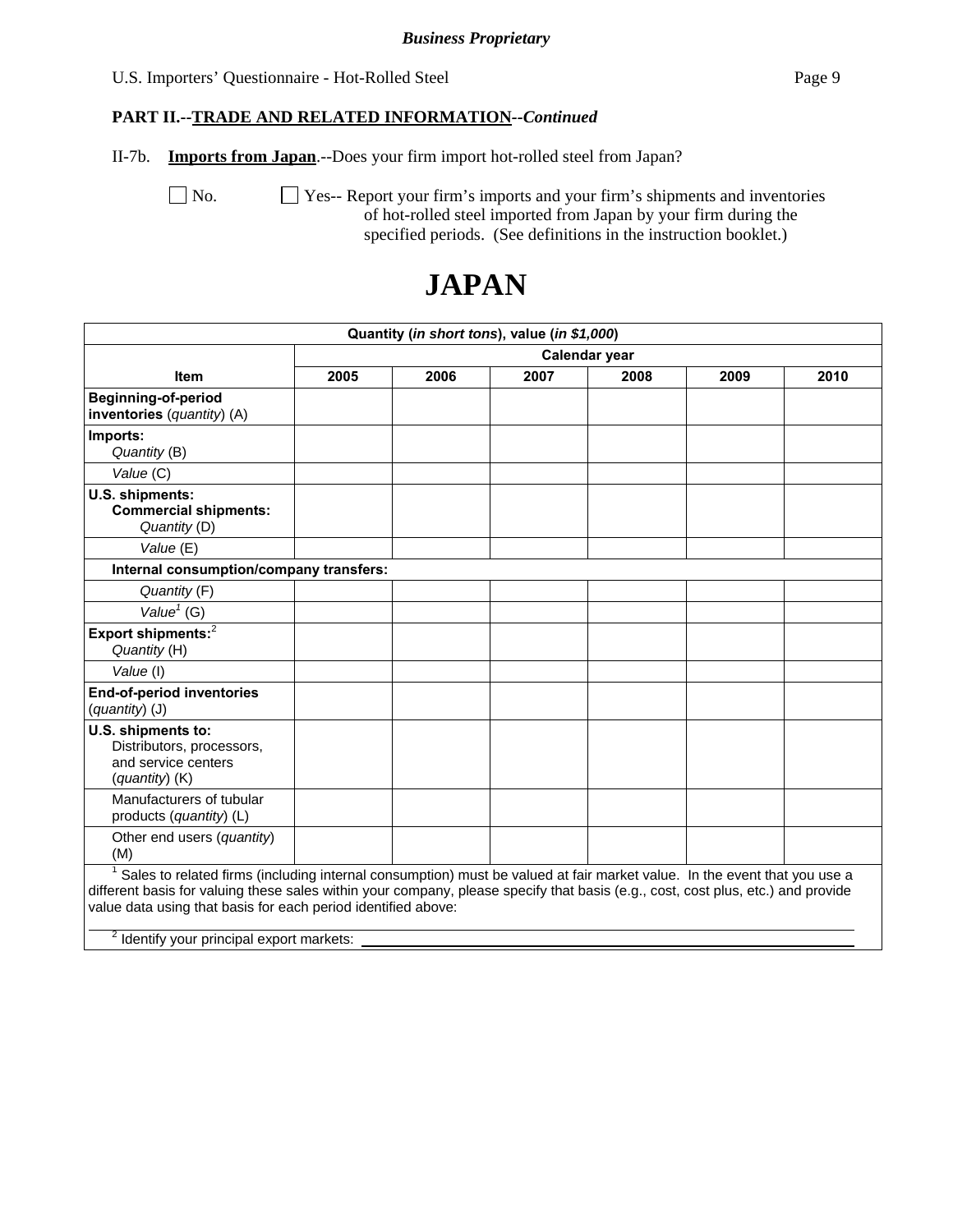#### *Business Proprietary*

#### U.S. Importers' Questionnaire - Hot-Rolled Steel Page 10

#### **PART II.--TRADE AND RELATED INFORMATION***--Continued*

II-7c. **Imports from Russia**.--Does your firm import hot-rolled steel from Russia?

No.  $\Box$  Yes-- Report your firm's imports and your firm's shipments and inventories of hot-rolled steel imported from Russia by your firm during the specified periods. (See definitions in the instruction booklet.)

# **RUSSIA**

| Quantity (in short tons), value (in \$1,000)                                                                                                                                                                                                                                                                                                                                           |      |               |      |      |      |      |  |
|----------------------------------------------------------------------------------------------------------------------------------------------------------------------------------------------------------------------------------------------------------------------------------------------------------------------------------------------------------------------------------------|------|---------------|------|------|------|------|--|
|                                                                                                                                                                                                                                                                                                                                                                                        |      | Calendar year |      |      |      |      |  |
| <b>Item</b>                                                                                                                                                                                                                                                                                                                                                                            | 2005 | 2006          | 2007 | 2008 | 2009 | 2010 |  |
| <b>Beginning-of-period</b><br>inventories (quantity) (A)                                                                                                                                                                                                                                                                                                                               |      |               |      |      |      |      |  |
| Imports:<br>Quantity (B)                                                                                                                                                                                                                                                                                                                                                               |      |               |      |      |      |      |  |
| Value (C)                                                                                                                                                                                                                                                                                                                                                                              |      |               |      |      |      |      |  |
| U.S. shipments:<br><b>Commercial shipments:</b><br>Quantity (D)                                                                                                                                                                                                                                                                                                                        |      |               |      |      |      |      |  |
| Value (E)                                                                                                                                                                                                                                                                                                                                                                              |      |               |      |      |      |      |  |
| Internal consumption/company transfers:                                                                                                                                                                                                                                                                                                                                                |      |               |      |      |      |      |  |
| Quantity (F)                                                                                                                                                                                                                                                                                                                                                                           |      |               |      |      |      |      |  |
| Value $1$ (G)                                                                                                                                                                                                                                                                                                                                                                          |      |               |      |      |      |      |  |
| Export shipments: <sup>2</sup><br>Quantity (H)                                                                                                                                                                                                                                                                                                                                         |      |               |      |      |      |      |  |
| Value (I)                                                                                                                                                                                                                                                                                                                                                                              |      |               |      |      |      |      |  |
| End-of-period inventories<br>(quantity) (J)                                                                                                                                                                                                                                                                                                                                            |      |               |      |      |      |      |  |
| U.S. shipments to:<br>Distributors, processors,<br>and service centers<br>(quantity) (K)                                                                                                                                                                                                                                                                                               |      |               |      |      |      |      |  |
| Manufacturers of tubular<br>products (quantity) (L)                                                                                                                                                                                                                                                                                                                                    |      |               |      |      |      |      |  |
| Other end users (quantity)<br>(M)                                                                                                                                                                                                                                                                                                                                                      |      |               |      |      |      |      |  |
| Sales to related firms (including internal consumption) must be valued at fair market value. In the event that you use a<br>different basis for valuing these sales within your company, please specify that basis (e.g., cost, cost plus, etc.) and provide<br>value data using that basis for each period identified above:<br>$\frac{2}{3}$ Identify your principal export markets: |      |               |      |      |      |      |  |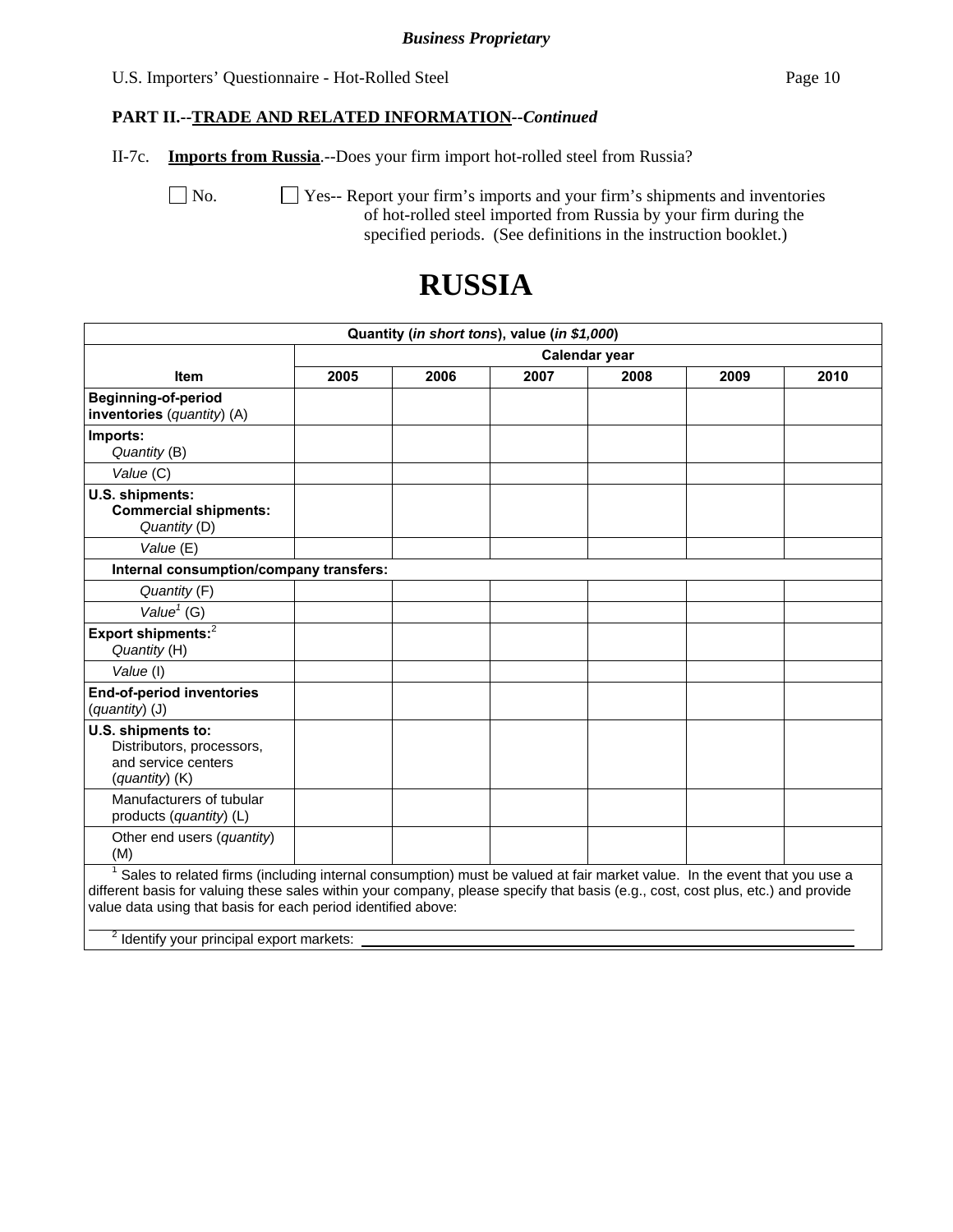#### **PART II.--TRADE AND RELATED INFORMATION***--Continued*

II-7d. **Imports from ALL OTHER SOURCES**.--Does your firm import hot-rolled steel from countries other than Brazil, Japan, and Russia?

No.  $\Box$  Yes-- Report your firm's imports and your firm's shipments and inventories of hot-rolled steel imported from countries other than Brazil, Japan, and Russia by your firm during the specified periods. (See definitions in the instruction booklet.)

# **ALL OTHER SOURCES COMBINED**

|                                                                                                                                                                                                                                                                                                                                                                                                    |      |               | Quantity (in short tons), value (in \$1,000) |      |      |      |  |
|----------------------------------------------------------------------------------------------------------------------------------------------------------------------------------------------------------------------------------------------------------------------------------------------------------------------------------------------------------------------------------------------------|------|---------------|----------------------------------------------|------|------|------|--|
|                                                                                                                                                                                                                                                                                                                                                                                                    |      | Calendar year |                                              |      |      |      |  |
| <b>Item</b>                                                                                                                                                                                                                                                                                                                                                                                        | 2005 | 2006          | 2007                                         | 2008 | 2009 | 2010 |  |
| <b>Beginning-of-period</b><br>inventories (quantity) (A)                                                                                                                                                                                                                                                                                                                                           |      |               |                                              |      |      |      |  |
| Imports:<br>Quantity (B)                                                                                                                                                                                                                                                                                                                                                                           |      |               |                                              |      |      |      |  |
| Value (C)                                                                                                                                                                                                                                                                                                                                                                                          |      |               |                                              |      |      |      |  |
| U.S. shipments:<br><b>Commercial shipments:</b><br>Quantity (D)                                                                                                                                                                                                                                                                                                                                    |      |               |                                              |      |      |      |  |
| Value (E)                                                                                                                                                                                                                                                                                                                                                                                          |      |               |                                              |      |      |      |  |
| Internal consumption/company transfers:                                                                                                                                                                                                                                                                                                                                                            |      |               |                                              |      |      |      |  |
| Quantity (F)                                                                                                                                                                                                                                                                                                                                                                                       |      |               |                                              |      |      |      |  |
| Value <sup>1</sup> (G)                                                                                                                                                                                                                                                                                                                                                                             |      |               |                                              |      |      |      |  |
| Export shipments: <sup>2</sup><br>Quantity (H)                                                                                                                                                                                                                                                                                                                                                     |      |               |                                              |      |      |      |  |
| Value (I)                                                                                                                                                                                                                                                                                                                                                                                          |      |               |                                              |      |      |      |  |
| <b>End-of-period inventories</b><br>(quantity) (J)                                                                                                                                                                                                                                                                                                                                                 |      |               |                                              |      |      |      |  |
| U.S. shipments to:<br>Distributors, processors,<br>and service centers<br>(quantity) (K)                                                                                                                                                                                                                                                                                                           |      |               |                                              |      |      |      |  |
| Manufacturers of tubular<br>products (quantity) (L)                                                                                                                                                                                                                                                                                                                                                |      |               |                                              |      |      |      |  |
| Other end users (quantity)<br>(M)                                                                                                                                                                                                                                                                                                                                                                  |      |               |                                              |      |      |      |  |
| <sup>1</sup> Sales to related firms (including internal consumption) must be valued at fair market value. In the event that you use a<br>different basis for valuing these sales within your company, please specify that basis (e.g., cost, cost plus, etc.) and provide<br>value data using that basis for each period identified above:<br><sup>2</sup> Identify your principal export markets: |      |               |                                              |      |      |      |  |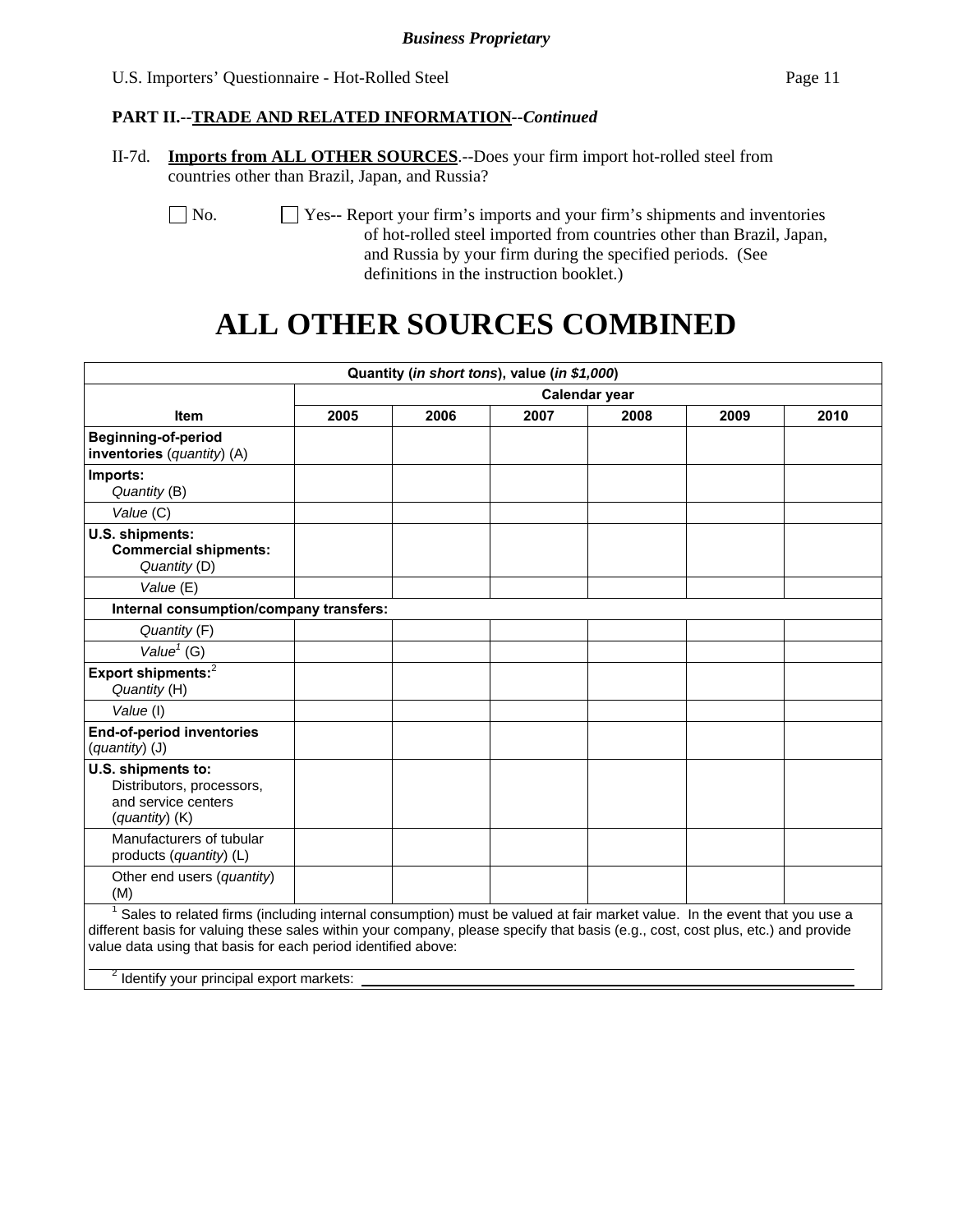#### **PART II.--TRADE AND RELATED INFORMATION***--Continued*

#### II-8. **Reconciliation of import data.--**

l

(a) Please note that the quantities reported in question II-7 should reconcile as follows in each period (*i.e.*, in each column):

| Reconciliation          |                                                        |  |
|-------------------------|--------------------------------------------------------|--|
| $A + B - D - F - H = J$ | Do these data reconcile? $\Box$ Yes $\Box$ No--(Please |  |
|                         | explain:                                               |  |
| $K + L + M = D$         | Do these data reconcile? $\Box$ Yes $\Box$ No--(Please |  |
|                         | explain:                                               |  |

(b) Please note that the quantities reported for end-of-period inventories should equal the beginning-of-period inventories reported in the subsequent calendar year (*i.e.*, line J of year 2005 should equal line A of year 2006). Do these data reconcile for each adjacent calendar year?

 $\Box$  Yes.  $\Box$  No--Please explain.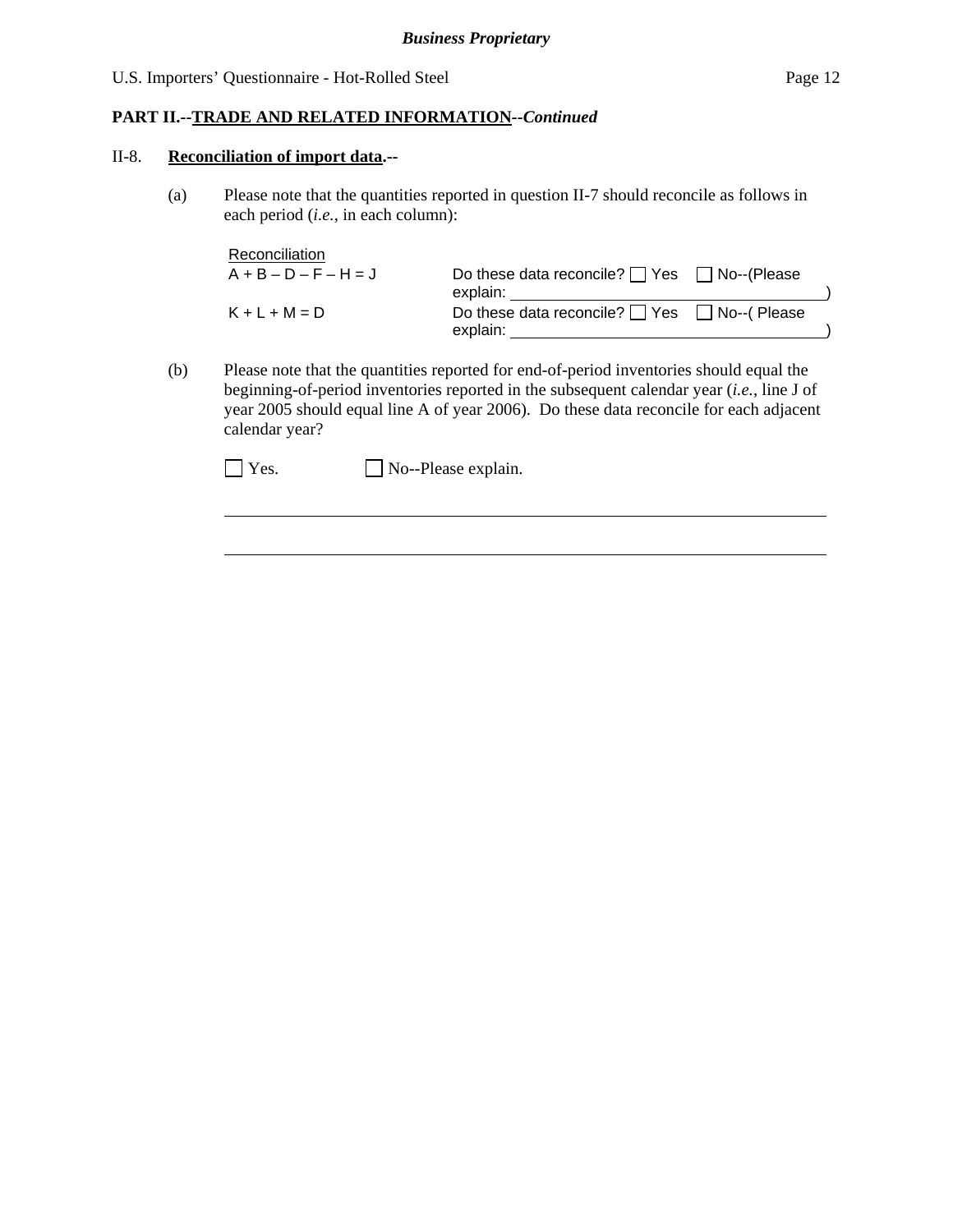#### **PART II.--TRADE AND RELATED INFORMATION***--Continued*

II-9. (a) Report below your firm's imports of hot-rolled steel products with the following chemistry during the specified periods. Certain hot-rolled steel products as defined on pages 6-8 of the instruction booklet, in which one or more of the elements listed below is present in the quantity, by weight, respectively indicated:

> 1.65 - 1.80 percent of manganese, or 0.60 - 1.50 percent of silicon, or 0.40 - 1.00 percent of copper, or 0.30 - 0.50 percent of aluminum, or 0.30 - 1.25 percent of chromium, or 0.30 - 1.25 percent of nickel, or 0.0008 - 0.012 percent of boron, or 0.08 - 0.10 percent of molybdenum, or 0.06 - 0.10 percent of niobium, or 0.05 - 0.41 percent of titanium, or 0.10 - 0.15 percent of vanadium, or 0.05 - 015 percent of zirconium

You should include imports of vacuum degassed, fully stabilized ("interstitial free") steel, high strength low alloy steel, and the substrate for motor lamination steel with one or more elements present in the ranges noted above.

You should not include alloy steel products in which at least one of the chemical elements exceeds those listed above; SAE/AISI grades of series 2300 and higher; ball bearing steels; tool steels; silicomanganese steels; silicon electrical steel with a silicon level exceeding 1.50%; ASTM Specifications A710 & A736; or USS abrasion-resistant steels (USS AR400 & AR500).

| (Quantity in short tons, value in \$1,000)                                                                  |                       |      |      |      |      |      |
|-------------------------------------------------------------------------------------------------------------|-----------------------|------|------|------|------|------|
|                                                                                                             | <b>Calendar Years</b> |      |      |      |      |      |
| <b>Item</b>                                                                                                 | 2005                  | 2006 | 2007 | 2008 | 2009 | 2010 |
| Imports of product <sup>1</sup> from Brazil:                                                                |                       |      |      |      |      |      |
| Quantity of imports                                                                                         |                       |      |      |      |      |      |
| Value of imports                                                                                            |                       |      |      |      |      |      |
| Imports of product <sup>1</sup> from Japan:                                                                 |                       |      |      |      |      |      |
| Quantity of imports                                                                                         |                       |      |      |      |      |      |
| Value of imports                                                                                            |                       |      |      |      |      |      |
| Imports of product <sup>1</sup> from Russia:                                                                |                       |      |      |      |      |      |
| Quantity of imports                                                                                         |                       |      |      |      |      |      |
| Value of imports                                                                                            |                       |      |      |      |      |      |
| Imports of product <sup>1</sup> from all other countries: <sup>2</sup>                                      |                       |      |      |      |      |      |
| Quantity of imports                                                                                         |                       |      |      |      |      |      |
| Value of imports                                                                                            |                       |      |      |      |      |      |
| $1$ Please identify the products, their applications, and the elements present in the specified quantities: |                       |      |      |      |      |      |
| <sup>2</sup> Please identify the "other" countries from which your company imports the specified products:  |                       |      |      |      |      |      |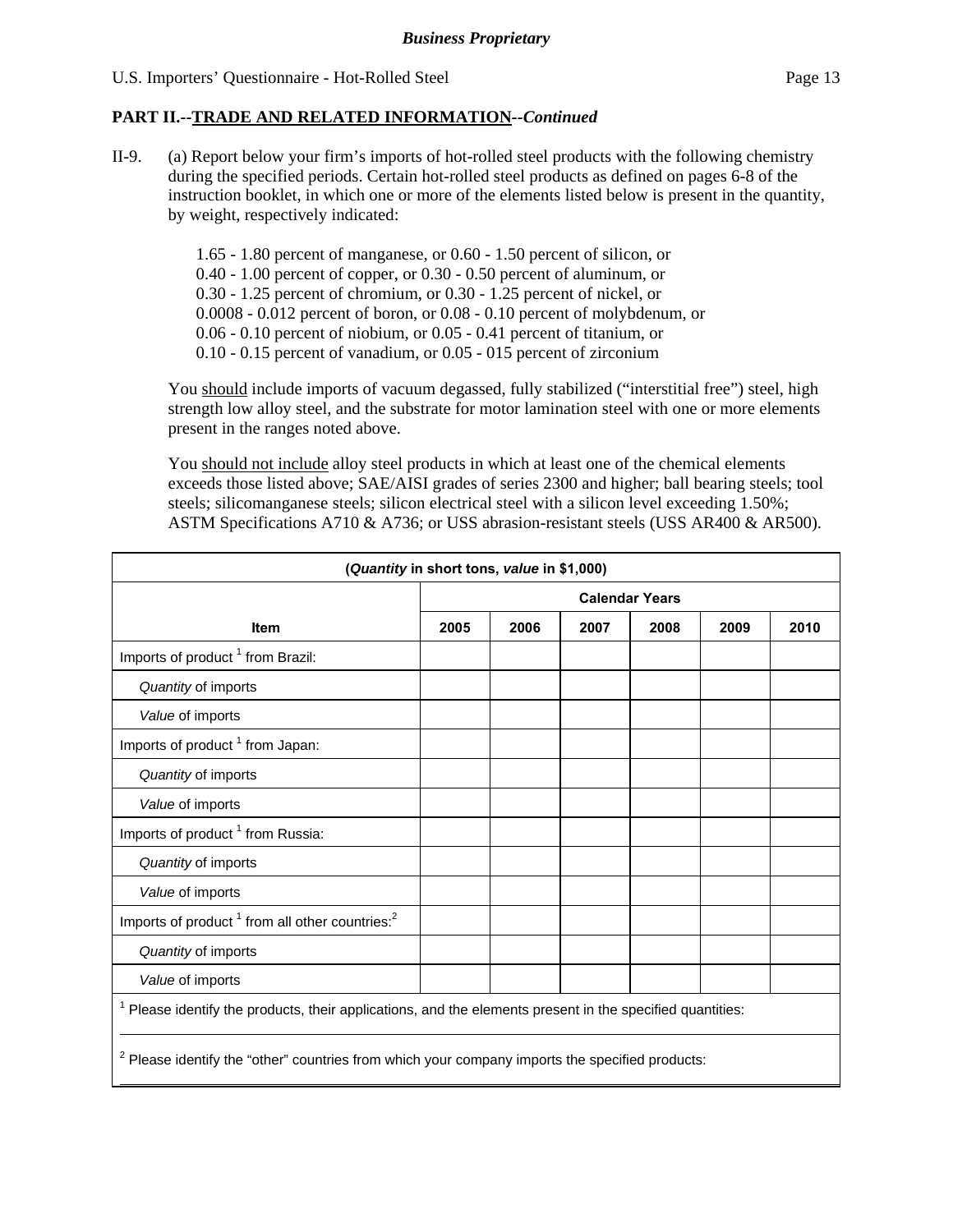#### **PART II.--TRADE AND RELATED INFORMATION***--Continued*

II-9. (b) In addition, please report below the quantity and value of your firm's imports of "Group B" excluded products that would otherwise be included within the scope of these reviews. "Group B" exclusions are product-specific exclusions defined on pages 7-8 of the instruction booklet.

| (Quantity in short tons, value in \$1,000)                                                        |                       |      |      |      |      |      |  |  |
|---------------------------------------------------------------------------------------------------|-----------------------|------|------|------|------|------|--|--|
|                                                                                                   | <b>Calendar Years</b> |      |      |      |      |      |  |  |
| <b>Item</b>                                                                                       | 2005                  | 2006 | 2007 | 2008 | 2009 | 2010 |  |  |
| Imports from Brazil:                                                                              |                       |      |      |      |      |      |  |  |
| Quantity                                                                                          |                       |      |      |      |      |      |  |  |
| Value                                                                                             |                       |      |      |      |      |      |  |  |
| Imports from Japan:                                                                               |                       |      |      |      |      |      |  |  |
| Quantity                                                                                          |                       |      |      |      |      |      |  |  |
| Value                                                                                             |                       |      |      |      |      |      |  |  |
| Imports from Russia:                                                                              |                       |      |      |      |      |      |  |  |
| Quantity                                                                                          |                       |      |      |      |      |      |  |  |
| Value                                                                                             |                       |      |      |      |      |      |  |  |
| Imports from all other countries: 1                                                               |                       |      |      |      |      |      |  |  |
| Quantity                                                                                          |                       |      |      |      |      |      |  |  |
| Value                                                                                             |                       |      |      |      |      |      |  |  |
| $1$ Please identify the "other" countries from which your company imports the specified products: |                       |      |      |      |      |      |  |  |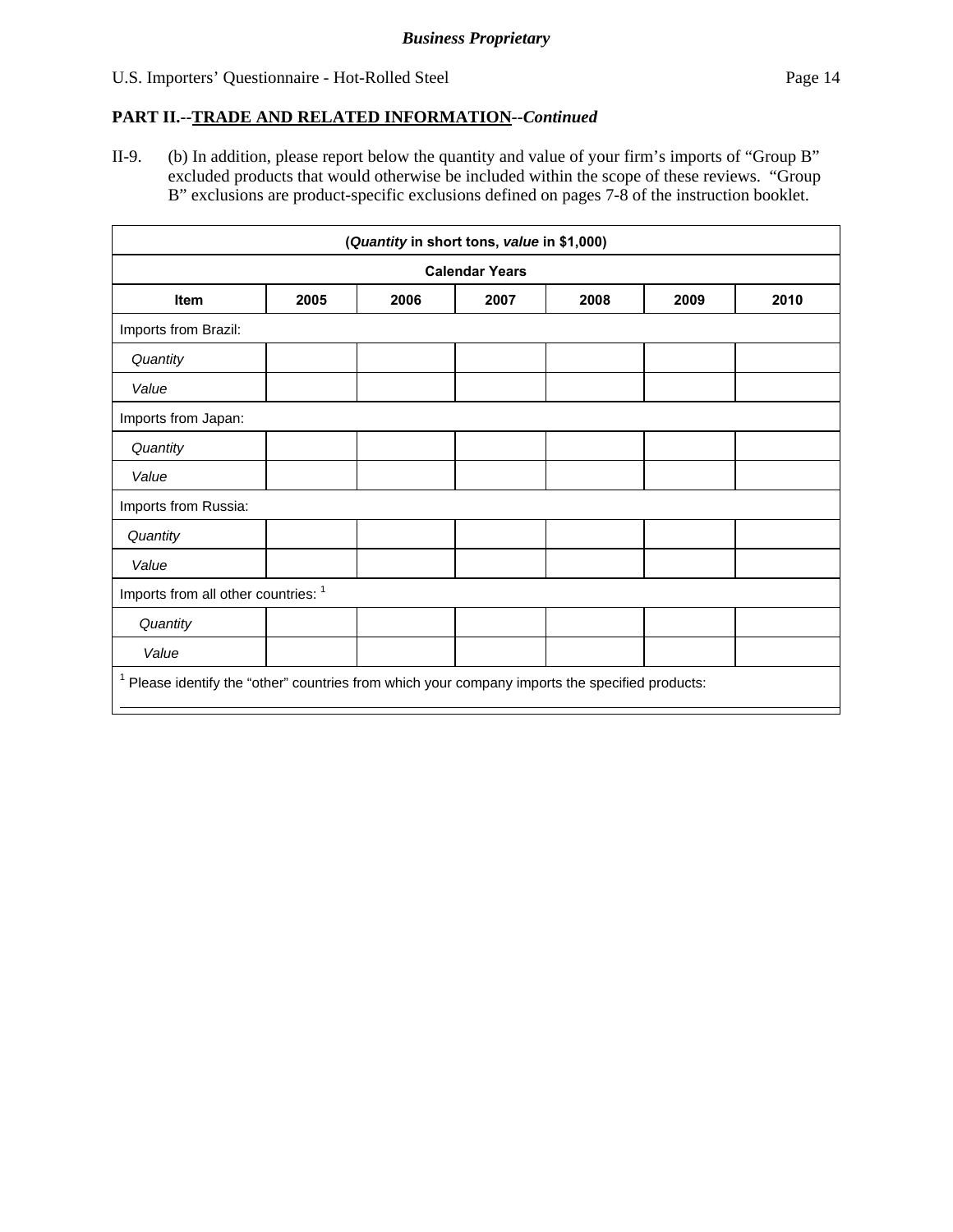$\overline{a}$ 

#### **PART II.--TRADE AND RELATED INFORMATION***--Continued*

**For questions II-10 and II-11, if your response differs for particular subject countries, please indicate and explain the particular effect of imposition and/or revocation of the order(s) or suspension agreement from specific orders.**

- II-10. **Effect of orders.--**Describe the significance of the existing countervailing duty order (Brazil), antidumping duty orders (Brazil and Japan), and suspension agreement (Russia) covering imports of hot-rolled steel in terms of its effect on your firm's imports, U.S. shipments of imports, and inventories. You may wish to compare your firm's operations before and after the imposition of the orders.
- II-11. **Likely effect of revocation of orders.--**Would your firm anticipate any changes in its imports, U.S. shipments of imports, or inventories of hot-rolled steel in the future if the countervailing duty order (Brazil), antidumping duty orders (Brazil and Japan), and/or suspension agreement (Russia) on hot-rolled steel were to be revoked?  $\Box$  No  $\Box$  Yes–Supply details as to the time, nature, and significance of such changes and provide underlying assumptions, along with relevant portions of business plans or other supporting documentation for any trends or projections you may provide.  $\overline{a}$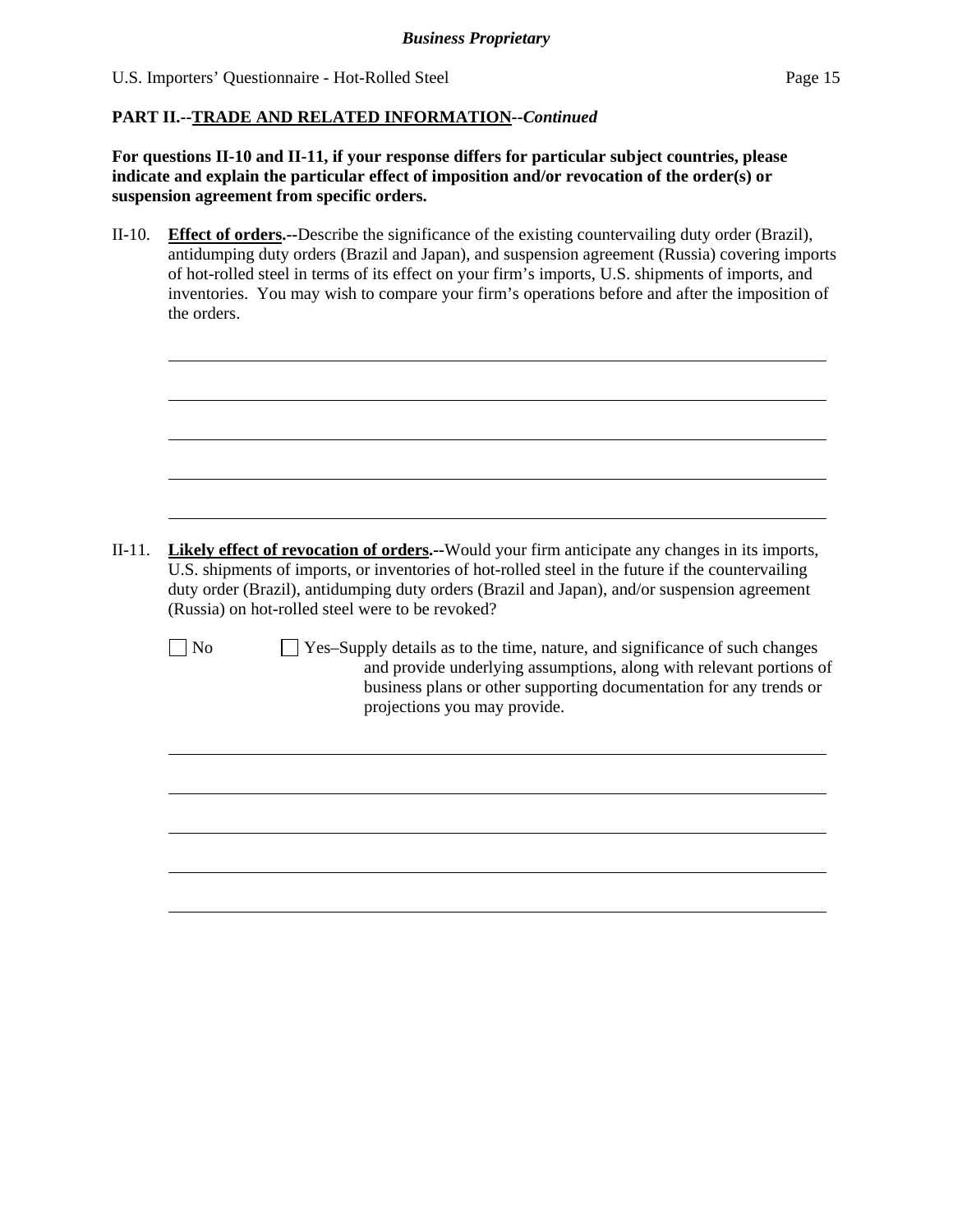#### **PART III.--PRICING AND MARKET FACTORS**

Further information on this part of the questionnaire can be obtained from **Craig Thomsen** (202-205- 3226, craig.thomsen@usitc.gov).

III-1. Please identify the individual to be contacted regarding the confidential information requested in part III?

Name and title:

Please indicate the manner by which Commission staff may contact the individual responsible for parts II to IV with questions regarding the submitted confidential information.

| $\bullet$ $\bullet$<br>∃-mail. | Telephone: |
|--------------------------------|------------|
| Fax:                           |            |

### **PRICE DATA**

This section requests quarterly price and quantity data, f.o.b. your U.S. point of shipment, for your commercial shipments to unrelated U.S. customers since 2005 of the following products you imported from Brazil, Japan, and Russia:

*Product 1.***–Hot-rolled carbon steel plate in coils, as-rolled (unprocessed), not pickled or temper-rolled, not high strength, produced to AISI-1006-1025 grade (including, but not limited to, ASTM A36), 0.187" through 0.625" in nominal or actual thickness, 40" through 72" in width.**

*Product 2***.–Hot-rolled carbon sheet in coils, commercial quality, SAE 1006-1015 or ASTM A1011 equivalent, not high-strength, not pickled and oiled, not temper-rolled, 0.090" through 0.171" in nominal or actual thickness, 40" to 72" in width.**

*Product 3***.–Hot-rolled carbon steel sheet in coils, commercial quality SAE 1006-1015 or ASTM A1011 equivalent, pickled and oiled, temper-rolled, not high strength, 0.090" through 0.171" in nominal or actual thickness, 40" to 72" in width.**

*Product 4***.–Hot-rolled carbon steel plate in coils, as-rolled (unprocessed), not pickled or temper-rolled, in high strength low alloy qualities according to SAE J 1392, ASTM A-572/656/1011, 0.187" through 0.625" in nominal or actual thickness 40" through 72" in width***.*

**Please note that total dollar values should be f.o.b., U.S. point of shipment and should not include U.S.-inland transportation costs. Total dollar values should reflect the** *final net* **amount paid to you (i.e., should be net of all deductions for discounts or rebates). See instruction booklet**.

*If fourth quarter 2010 pricing data are unavailable by January 10, 2011, they must be submitted no later than February 7, 2011.*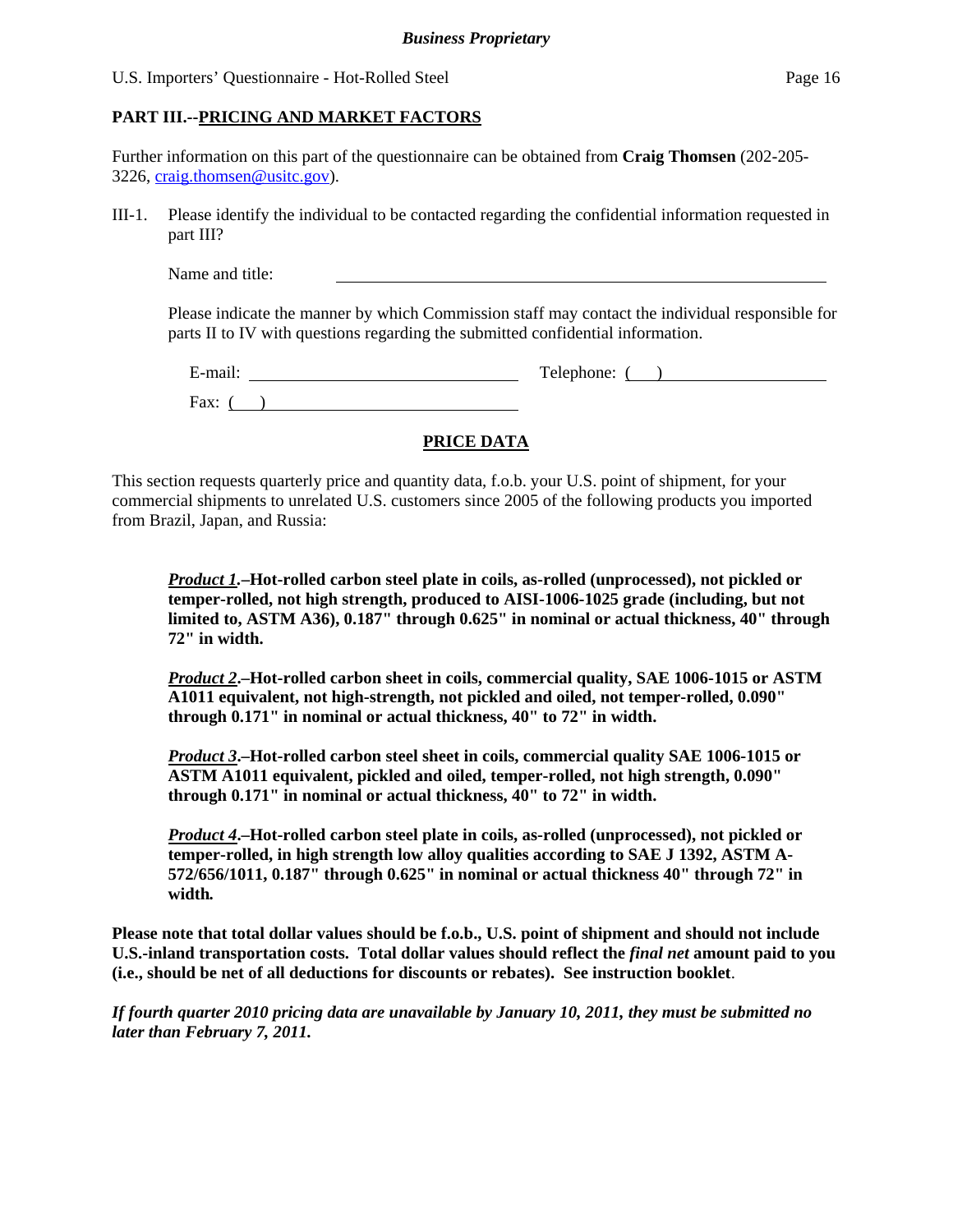#### *Business Proprietary*

#### U.S. Importers' Questionnaire - Hot-Rolled Steel Page 17

#### **PART III.--PRICING AND MARKET FACTORS***--Continued*

III-2.-(a). **Price data**.--Report below the quarterly price data<sup>1</sup> for pricing products<sup>2</sup> imported from Brazil, Japan, and Russia and sold by your firm.

# **Brazil**

|                                                                                                                                  | <b>Product 1</b>   |                    | <b>Product 2</b>   |                    |                    | Product 3          | Product 4          |                    |
|----------------------------------------------------------------------------------------------------------------------------------|--------------------|--------------------|--------------------|--------------------|--------------------|--------------------|--------------------|--------------------|
|                                                                                                                                  | Quantity<br>(short | Value<br>(dollars) | Quantity<br>(short | Value<br>(dollars) | Quantity<br>(short | Value<br>(dollars) | Quantity<br>(short | Value<br>(dollars) |
| <b>Period of shipment</b>                                                                                                        | tons)              |                    | tons)              |                    | tons)              |                    | tons)              |                    |
| 2005:                                                                                                                            |                    |                    |                    |                    |                    |                    |                    |                    |
| January-March                                                                                                                    |                    |                    |                    |                    |                    |                    |                    |                    |
| April-June                                                                                                                       |                    |                    |                    |                    |                    |                    |                    |                    |
| July-September                                                                                                                   |                    |                    |                    |                    |                    |                    |                    |                    |
| October-December                                                                                                                 |                    |                    |                    |                    |                    |                    |                    |                    |
| 2006:                                                                                                                            |                    |                    |                    |                    |                    |                    |                    |                    |
| January-March                                                                                                                    |                    |                    |                    |                    |                    |                    |                    |                    |
| April-June                                                                                                                       |                    |                    |                    |                    |                    |                    |                    |                    |
| July-September                                                                                                                   |                    |                    |                    |                    |                    |                    |                    |                    |
| October-December                                                                                                                 |                    |                    |                    |                    |                    |                    |                    |                    |
| 2007:                                                                                                                            |                    |                    |                    |                    |                    |                    |                    |                    |
| January-March                                                                                                                    |                    |                    |                    |                    |                    |                    |                    |                    |
| April-June                                                                                                                       |                    |                    |                    |                    |                    |                    |                    |                    |
| July-September                                                                                                                   |                    |                    |                    |                    |                    |                    |                    |                    |
| October-December                                                                                                                 |                    |                    |                    |                    |                    |                    |                    |                    |
| 2008:                                                                                                                            |                    |                    |                    |                    |                    |                    |                    |                    |
| January-March                                                                                                                    |                    |                    |                    |                    |                    |                    |                    |                    |
| April-June                                                                                                                       |                    |                    |                    |                    |                    |                    |                    |                    |
| July-September                                                                                                                   |                    |                    |                    |                    |                    |                    |                    |                    |
| October-December                                                                                                                 |                    |                    |                    |                    |                    |                    |                    |                    |
| 2009:                                                                                                                            |                    |                    |                    |                    |                    |                    |                    |                    |
| January-March                                                                                                                    |                    |                    |                    |                    |                    |                    |                    |                    |
| April-June                                                                                                                       |                    |                    |                    |                    |                    |                    |                    |                    |
| July-September                                                                                                                   |                    |                    |                    |                    |                    |                    |                    |                    |
| October-December                                                                                                                 |                    |                    |                    |                    |                    |                    |                    |                    |
| 2010:                                                                                                                            |                    |                    |                    |                    |                    |                    |                    |                    |
| January-March                                                                                                                    |                    |                    |                    |                    |                    |                    |                    |                    |
| April-June                                                                                                                       |                    |                    |                    |                    |                    |                    |                    |                    |
| July-September                                                                                                                   |                    |                    |                    |                    |                    |                    |                    |                    |
| October-December                                                                                                                 |                    |                    |                    |                    |                    |                    |                    |                    |
| Net values (i.e., gross sales values less all discounts, allowances, rebates, prepaid freight, and the value of returned goods), |                    |                    |                    |                    |                    |                    |                    |                    |

f.o.b. your U.S. point of shipment.<br><sup>2</sup> Pricing product definitions are provided on the first page of Part III.

**Note.--**If your product does not exactly meet the product specifications but is competitive with the specified product, provide a description of your product:

| Product 1: |  |
|------------|--|
| Product 2: |  |
| Product 3: |  |
| Product 4: |  |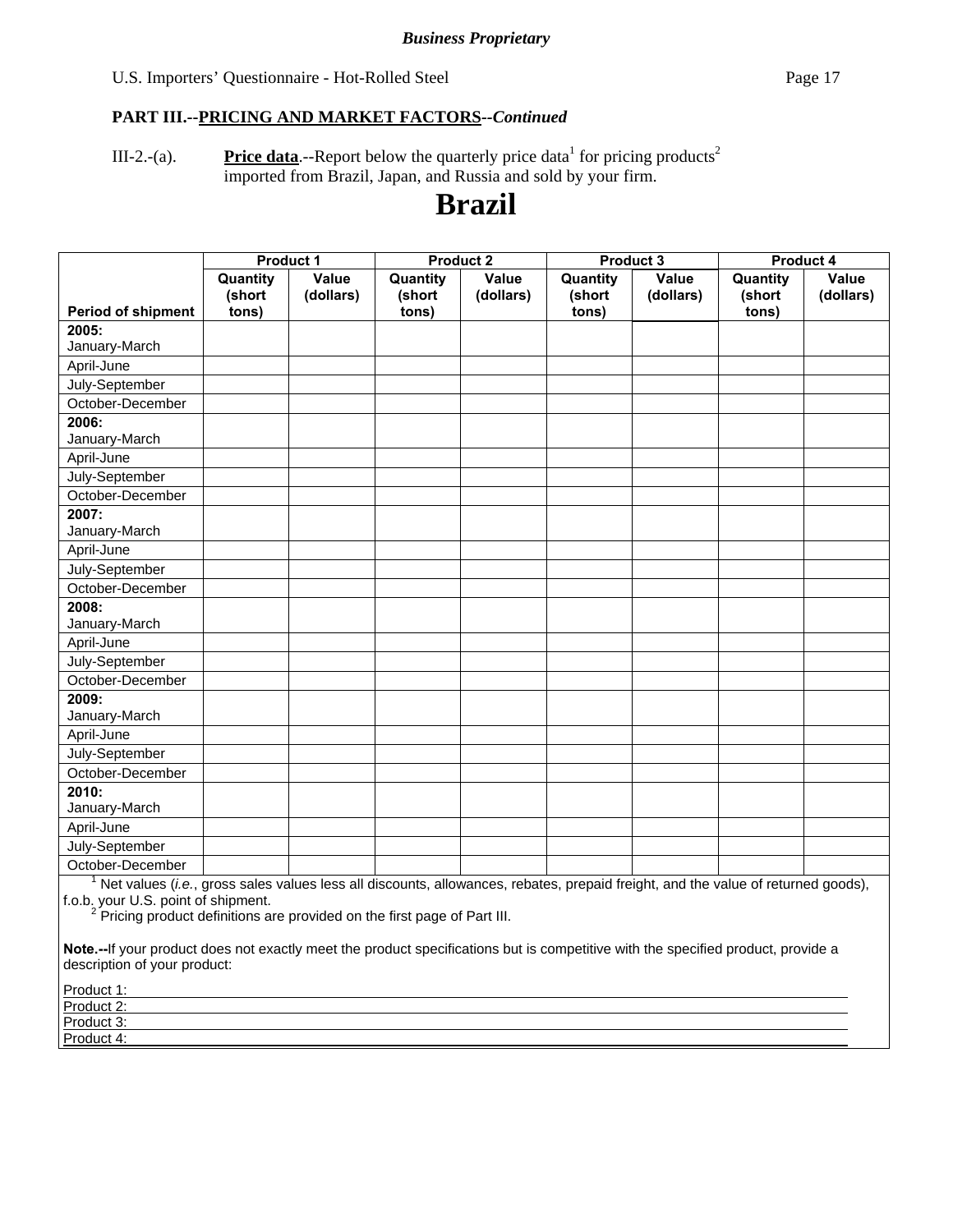III-2.-(b). **Price data.--***Continued*

# **Japan**

|                                                                                                                                  | <b>Product 1</b>   |                    |                    | <b>Product 2</b>   |                    | Product 3          | <b>Product 4</b>   |                    |
|----------------------------------------------------------------------------------------------------------------------------------|--------------------|--------------------|--------------------|--------------------|--------------------|--------------------|--------------------|--------------------|
|                                                                                                                                  | Quantity<br>(short | Value<br>(dollars) | Quantity<br>(short | Value<br>(dollars) | Quantity<br>(short | Value<br>(dollars) | Quantity<br>(short | Value<br>(dollars) |
| <b>Period of shipment</b>                                                                                                        | tons)              |                    | tons)              |                    | tons)              |                    | tons)              |                    |
| 2005:                                                                                                                            |                    |                    |                    |                    |                    |                    |                    |                    |
| January-March                                                                                                                    |                    |                    |                    |                    |                    |                    |                    |                    |
| April-June                                                                                                                       |                    |                    |                    |                    |                    |                    |                    |                    |
| July-September                                                                                                                   |                    |                    |                    |                    |                    |                    |                    |                    |
| October-December                                                                                                                 |                    |                    |                    |                    |                    |                    |                    |                    |
| 2006:                                                                                                                            |                    |                    |                    |                    |                    |                    |                    |                    |
| January-March                                                                                                                    |                    |                    |                    |                    |                    |                    |                    |                    |
| April-June                                                                                                                       |                    |                    |                    |                    |                    |                    |                    |                    |
| July-September                                                                                                                   |                    |                    |                    |                    |                    |                    |                    |                    |
| October-December                                                                                                                 |                    |                    |                    |                    |                    |                    |                    |                    |
| 2007:                                                                                                                            |                    |                    |                    |                    |                    |                    |                    |                    |
| January-March                                                                                                                    |                    |                    |                    |                    |                    |                    |                    |                    |
| April-June                                                                                                                       |                    |                    |                    |                    |                    |                    |                    |                    |
| July-September                                                                                                                   |                    |                    |                    |                    |                    |                    |                    |                    |
| October-December                                                                                                                 |                    |                    |                    |                    |                    |                    |                    |                    |
| 2008:                                                                                                                            |                    |                    |                    |                    |                    |                    |                    |                    |
| January-March                                                                                                                    |                    |                    |                    |                    |                    |                    |                    |                    |
| April-June                                                                                                                       |                    |                    |                    |                    |                    |                    |                    |                    |
| July-September                                                                                                                   |                    |                    |                    |                    |                    |                    |                    |                    |
| October-December                                                                                                                 |                    |                    |                    |                    |                    |                    |                    |                    |
| 2009:                                                                                                                            |                    |                    |                    |                    |                    |                    |                    |                    |
| January-March                                                                                                                    |                    |                    |                    |                    |                    |                    |                    |                    |
| April-June                                                                                                                       |                    |                    |                    |                    |                    |                    |                    |                    |
| July-September                                                                                                                   |                    |                    |                    |                    |                    |                    |                    |                    |
| October-December                                                                                                                 |                    |                    |                    |                    |                    |                    |                    |                    |
| 2010:                                                                                                                            |                    |                    |                    |                    |                    |                    |                    |                    |
| January-March                                                                                                                    |                    |                    |                    |                    |                    |                    |                    |                    |
| April-June                                                                                                                       |                    |                    |                    |                    |                    |                    |                    |                    |
| July-September                                                                                                                   |                    |                    |                    |                    |                    |                    |                    |                    |
| October-December                                                                                                                 |                    |                    |                    |                    |                    |                    |                    |                    |
| Net values (i.e., gross sales values less all discounts, allowances, rebates, prepaid freight, and the value of returned goods), |                    |                    |                    |                    |                    |                    |                    |                    |

f.o.b. your U.S. point of shipment.<br><sup>2</sup> Pricing product definitions are provided on the first page of Part III.

**Note.--**If your product does not exactly meet the product specifications but is competitive with the specified product, provide a description of your product:

| Product 1: |  |
|------------|--|
| Product 2: |  |
| Product 3: |  |
| Product 4: |  |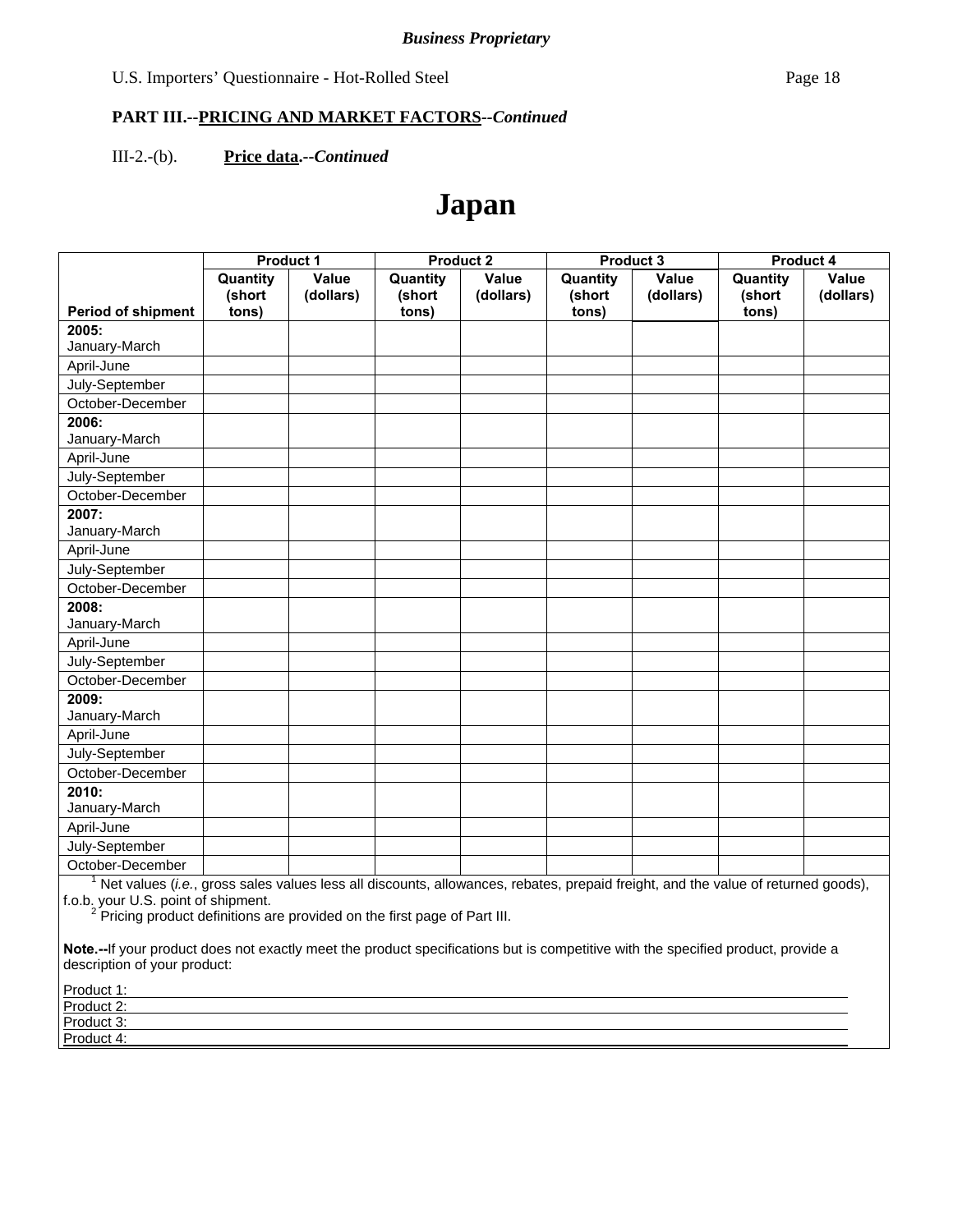#### III-2.-(c). **Price data.--***Continued*

# **Russia**

|                           | <b>Product 1</b>            |                    | <b>Product 2</b>            |                    |                             | <b>Product 3</b>   | <b>Product 4</b>            |                    |
|---------------------------|-----------------------------|--------------------|-----------------------------|--------------------|-----------------------------|--------------------|-----------------------------|--------------------|
| <b>Period of shipment</b> | Quantity<br>(short<br>tons) | Value<br>(dollars) | Quantity<br>(short<br>tons) | Value<br>(dollars) | Quantity<br>(short<br>tons) | Value<br>(dollars) | Quantity<br>(short<br>tons) | Value<br>(dollars) |
| 2005:                     |                             |                    |                             |                    |                             |                    |                             |                    |
| January-March             |                             |                    |                             |                    |                             |                    |                             |                    |
| April-June                |                             |                    |                             |                    |                             |                    |                             |                    |
| July-September            |                             |                    |                             |                    |                             |                    |                             |                    |
| October-December          |                             |                    |                             |                    |                             |                    |                             |                    |
| 2006:                     |                             |                    |                             |                    |                             |                    |                             |                    |
| January-March             |                             |                    |                             |                    |                             |                    |                             |                    |
| April-June                |                             |                    |                             |                    |                             |                    |                             |                    |
| July-September            |                             |                    |                             |                    |                             |                    |                             |                    |
| October-December          |                             |                    |                             |                    |                             |                    |                             |                    |
| 2007:                     |                             |                    |                             |                    |                             |                    |                             |                    |
| January-March             |                             |                    |                             |                    |                             |                    |                             |                    |
| April-June                |                             |                    |                             |                    |                             |                    |                             |                    |
| July-September            |                             |                    |                             |                    |                             |                    |                             |                    |
| October-December          |                             |                    |                             |                    |                             |                    |                             |                    |
| 2008:                     |                             |                    |                             |                    |                             |                    |                             |                    |
| January-March             |                             |                    |                             |                    |                             |                    |                             |                    |
| April-June                |                             |                    |                             |                    |                             |                    |                             |                    |
| July-September            |                             |                    |                             |                    |                             |                    |                             |                    |
| October-December          |                             |                    |                             |                    |                             |                    |                             |                    |
| 2009:                     |                             |                    |                             |                    |                             |                    |                             |                    |
| January-March             |                             |                    |                             |                    |                             |                    |                             |                    |
| April-June                |                             |                    |                             |                    |                             |                    |                             |                    |
| July-September            |                             |                    |                             |                    |                             |                    |                             |                    |
| October-December          |                             |                    |                             |                    |                             |                    |                             |                    |
| 2010:                     |                             |                    |                             |                    |                             |                    |                             |                    |
| January-March             |                             |                    |                             |                    |                             |                    |                             |                    |
| April-June                |                             |                    |                             |                    |                             |                    |                             |                    |
| July-September            |                             |                    |                             |                    |                             |                    |                             |                    |
| October-December          |                             |                    |                             |                    |                             |                    |                             |                    |

October-December 1 Net values (*i.e.*, gross sales values less all discounts, allowances, rebates, prepaid freight, and the value of returned goods),

f.o.b. your U.S. point of shipment.<br><sup>2</sup> Pricing product definitions are provided on the first page of Part III.

**Note.--**If your product does not exactly meet the product specifications but is competitive with the specified product, provide a description of your product:

| Product 1:                 |  |  |
|----------------------------|--|--|
| Product 2:                 |  |  |
| Product 3:<br><b>TOUUL</b> |  |  |
| Product 4:                 |  |  |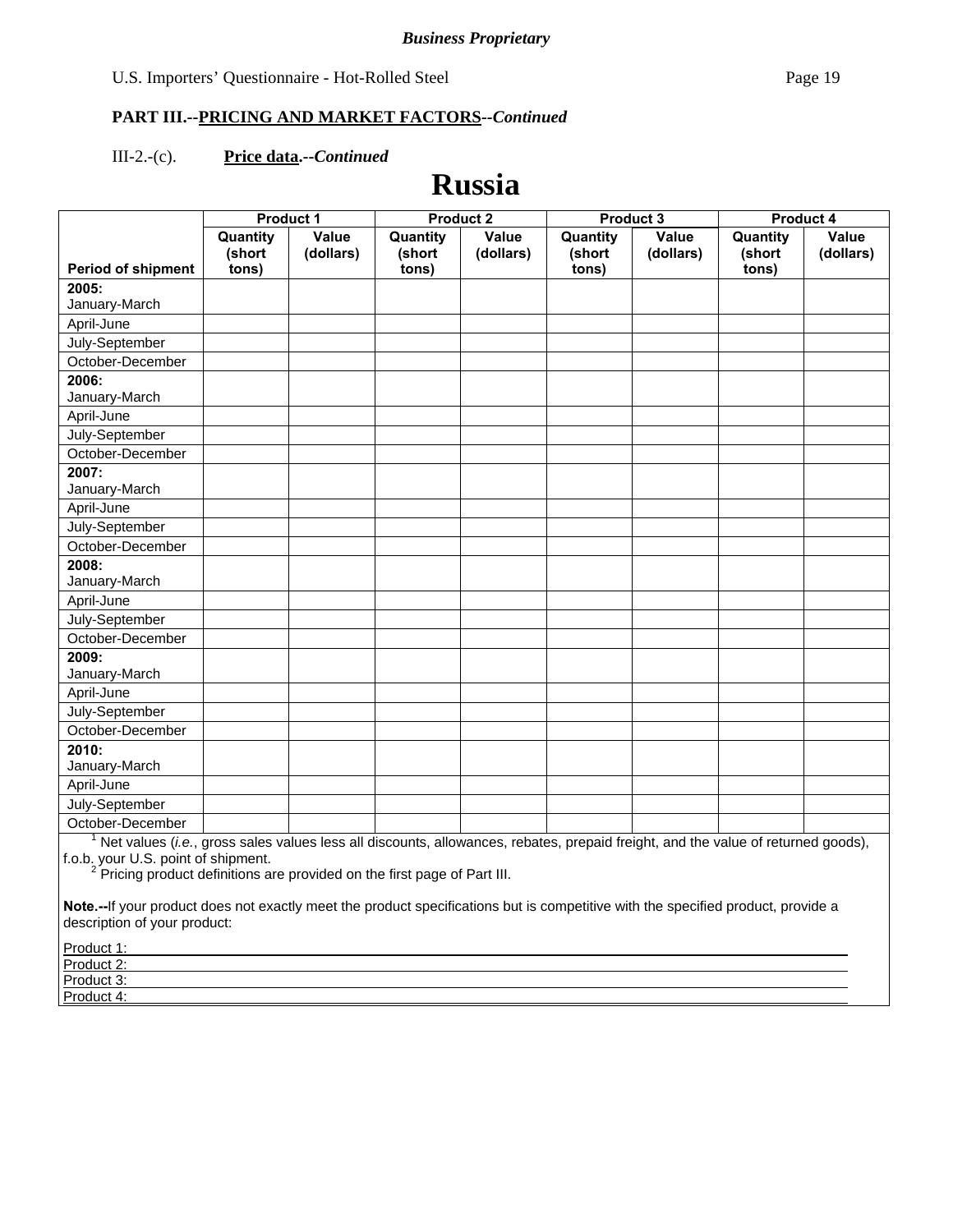|                 | <b>Price setting.</b> -- How does your firm determine the prices that it charges for sales of hot-rolled<br>steel (check all that apply)? If your firm issues price lists, please include a copy of a recent price<br>list with your submission. If your price list is large, please only submit some sample pages. |
|-----------------|---------------------------------------------------------------------------------------------------------------------------------------------------------------------------------------------------------------------------------------------------------------------------------------------------------------------|
|                 | $\Box$ Set price lists<br>Transaction by transaction<br>Contracts                                                                                                                                                                                                                                                   |
|                 |                                                                                                                                                                                                                                                                                                                     |
| <i>apply</i> ). | <b>Discount policy.--</b> Please indicate and describe your firm's discount policies (check all that                                                                                                                                                                                                                |
|                 | Quantity discounts<br>Annual total volume discounts<br>No discounts                                                                                                                                                                                                                                                 |
|                 | Other--Please describe: <u>contract and the set of the set of the set of the set of the set of the set of the set of the set of the set of the set of the set of the set of the set of the set of the set of the set of the set </u>                                                                                |
|                 |                                                                                                                                                                                                                                                                                                                     |
|                 |                                                                                                                                                                                                                                                                                                                     |
|                 | Surcharges.--                                                                                                                                                                                                                                                                                                       |
| (a)             | Since 2005, has your firm included surcharges on its invoices for:                                                                                                                                                                                                                                                  |
|                 | $\Box$ Fuel<br>Energy Transportation Other:<br>Raw materials                                                                                                                                                                                                                                                        |
| (b)             | How did your firm determine the surcharge(s) (e.g., which indices were used)?                                                                                                                                                                                                                                       |
|                 |                                                                                                                                                                                                                                                                                                                     |
| (c)             | Please describe how the surcharges have changed since 2005?                                                                                                                                                                                                                                                         |
|                 |                                                                                                                                                                                                                                                                                                                     |
|                 |                                                                                                                                                                                                                                                                                                                     |
|                 | Pricing terms for hot-rolled steel.--                                                                                                                                                                                                                                                                               |
| (a)             | What are your firm's typical sales terms for its imported hot-rolled steel (e.g., 2/10 net 30)<br>days)?                                                                                                                                                                                                            |
| (b)             | On what basis are your prices of imported hot-rolled steel usually quoted? (check one)<br>F.o.b.--Please specify point:<br>Delivered                                                                                                                                                                                |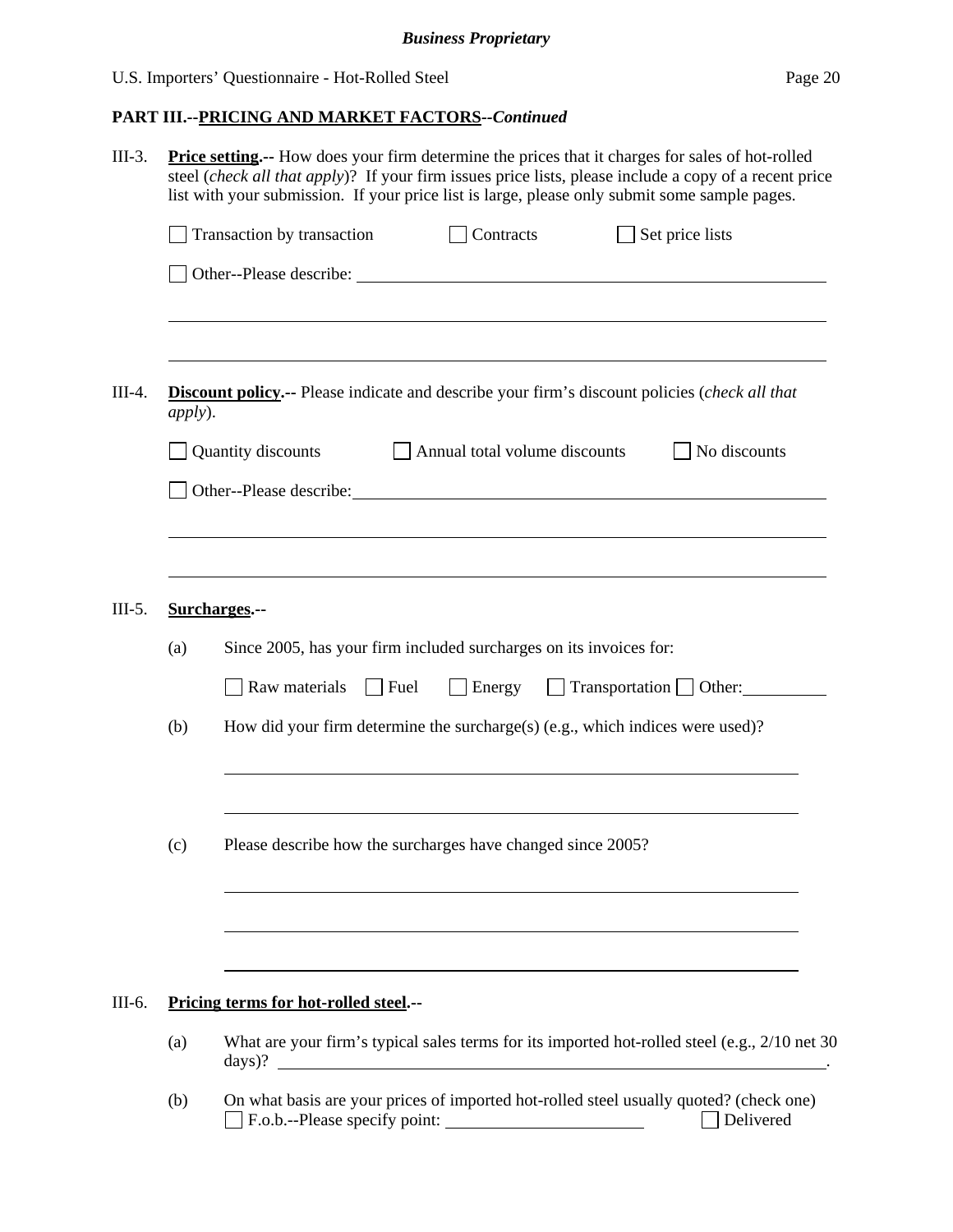#### **For questions III-7 through III-10, please indicate if your answer differs among hot-rolled steel which you imported from Brazil, Japan, or Russia**

III-7. **Contract versus spot.--**Approximately what share of your firm's sales of its imported hot-rolled steel in 2010 were on a (1) long-term contract basis (multiple deliveries for more than 12 months), (2) short-term contract basis (multiple deliveries up to and including 12 months), and (3) spot sales basis (for a single delivery)?

|        |     | Type of sale                                                    | Share of sales (percent)                                                                                                                                                                        |
|--------|-----|-----------------------------------------------------------------|-------------------------------------------------------------------------------------------------------------------------------------------------------------------------------------------------|
|        |     | Long-term contracts                                             |                                                                                                                                                                                                 |
|        |     | Short-term contracts                                            |                                                                                                                                                                                                 |
|        |     | Spot sales                                                      |                                                                                                                                                                                                 |
| II-8.  |     | provisions of a typical long-term contract.                     | Long-term contact provisions.--- If you sell hot-rolled steel imported from Brazil, Japan, and<br>Russia on a long-term contract basis, please answer the following questions with respect to   |
|        | (a) |                                                                 |                                                                                                                                                                                                 |
|        | (b) | Can prices be renegotiated during the contract period?          | Yes<br>N <sub>o</sub>                                                                                                                                                                           |
|        | (c) | Does the contract fix quantity, price, or both? $\Box$ Quantity | $\Box$ Price<br><b>Both</b>                                                                                                                                                                     |
|        | (d) | Does the contract have a meet or release provision?             | Yes<br>$ $ No                                                                                                                                                                                   |
| III-9. |     | provisions of a typical short-term contract.                    | Short-term contract provisions.---If you sell hot-rolled steel imported from Brazil, Japan, and<br>Russia on a short-term contract basis, please answer the following questions with respect to |
|        | (a) |                                                                 | What is the average duration of a contract?                                                                                                                                                     |
|        | (b) | Can prices be renegotiated during the contract period?          | Yes<br>$ $ No                                                                                                                                                                                   |
|        | (c) | Does the contract fix quantity, price, or both? $\Box$ Quantity | Price<br><b>Both</b>                                                                                                                                                                            |

(d) Does the contract have a meet or release provision?  $\Box$  Yes  $\Box$  No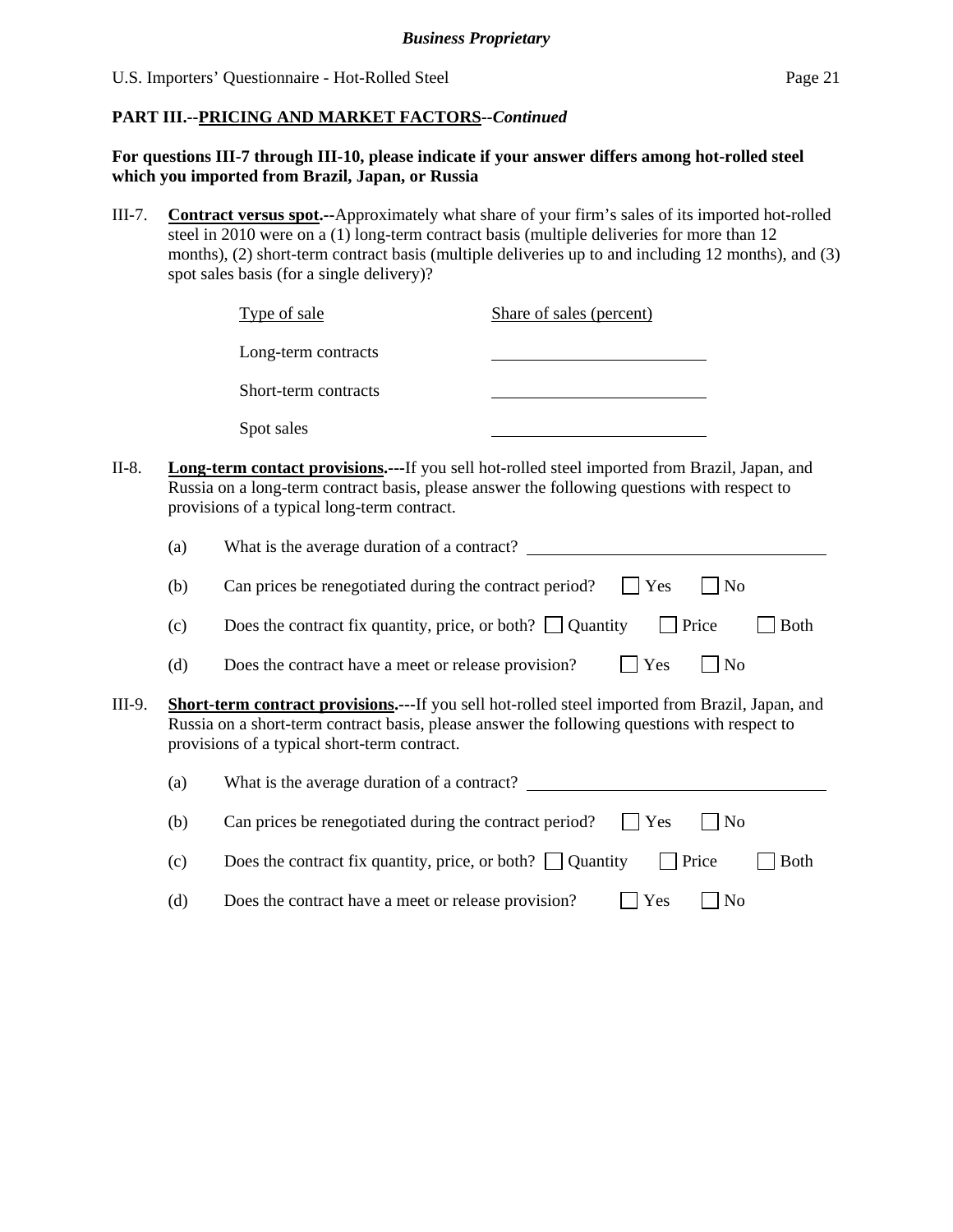#### **PART III.--PRICING AND MARKET FACTORS***--Continued*

III-10. **Lead times.--**What is the average lead time between a customer's order and the date of delivery for your firm's sales of hot-rolled steel imported from Brazil, Japan, and Russia?

| Source                                   | Share of sales, 2010 | Lead time |
|------------------------------------------|----------------------|-----------|
| From your U.S. inventory                 |                      | days      |
| From foreign<br>manufacturers' inventory |                      | days      |
| Produced to order                        |                      | days      |
| Total                                    | 100%                 |           |

#### III-11. **Shipping information.--**

- (a) What is the approximate percentage of the total delivered cost of certain hot-rolled steel imported from Brazil, Japan, and Russia that is accounted for by U.S. inland transportation costs? percent.
- (b) Who generally arranges the transportation to your customers' locations? (check one)  $\Box$ Your firm  $\Box$  or purchaser
- (c) When you sell hot-rolled steel imported from Brazil, Japan, and Russia, from where is it shipped? (check one) point of importation  $\Box$  or storage facility  $\Box$
- (d) What proportion of your sales of hot-rolled steel imported from Brazil, Japan, and Russia are delivered within 100 miles of your point of shipment (provide the percentages)? percent. Within 101 to 1,000 miles? percent. Over 1,000 miles? percent.
- III-12. **Geographical shipments.--** What is the geographic market area in the United States served by your firm's shipments of hot-rolled steel imported from each source? (check all that apply)

|                                                                                                                            | $\sqrt{ }$ if<br>applicable | $\sqrt{ }$ if<br>applicable | $\sqrt{ }$ if<br>applicable | $\sqrt{ }$ if<br>applicable |
|----------------------------------------------------------------------------------------------------------------------------|-----------------------------|-----------------------------|-----------------------------|-----------------------------|
| Geographic area                                                                                                            | <b>Brazil</b>               | Japan                       | <b>Russia</b>               | <b>Other</b>                |
| Northeast.-CT, ME, MA, NH, NJ, NY, PA, RI, and<br>VT.                                                                      |                             |                             |                             |                             |
| Midwest.-IL, IN, IA, KS, MI, MN, MO, NE, ND, OH,<br>SD, and WI.                                                            |                             |                             |                             |                             |
| <b>Southeast.-AL, DE, DC, FL, GA, KY, MD, MS, NC,</b><br>SC, TN, VA, and WV.                                               |                             |                             |                             |                             |
| Central Southwest.-AR, LA, OK, and TX.                                                                                     |                             |                             |                             |                             |
| <b>Mountains.-AZ, CO, ID, MT, NV, NM, UT, and WY.</b>                                                                      |                             |                             |                             |                             |
| <b>Pacific Coast.–CA, OR, and WA.</b>                                                                                      |                             |                             |                             |                             |
| <b>Other.</b> -All other markets in the United States not<br>previously listed, including AK, HI, PR, VI, among<br>others. |                             |                             |                             |                             |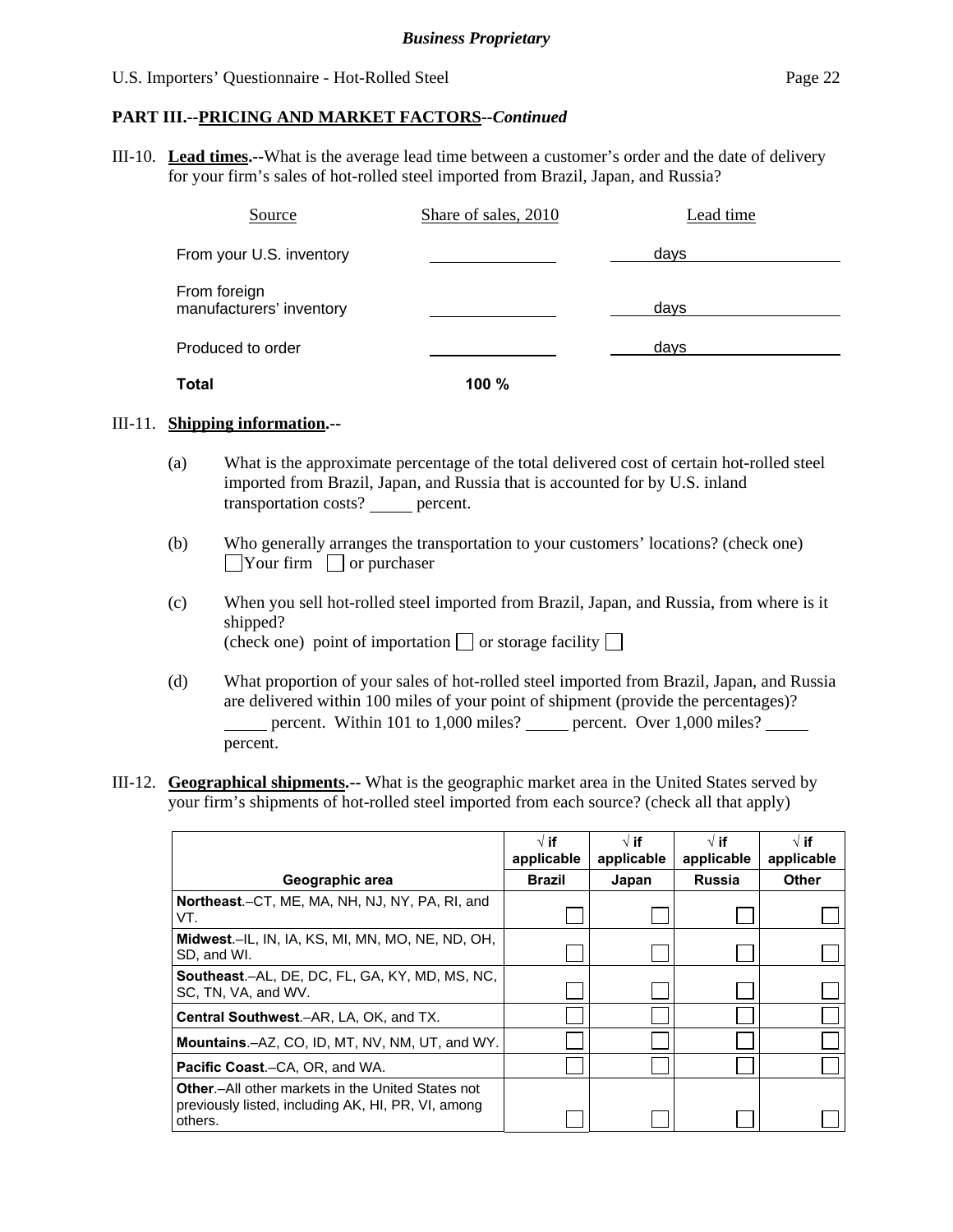### **PART III.--PRICING AND MARKET FACTORS***--Continued*

III-13. **End uses.--**Describe the end uses of the hot-rolled steel that you import from Brazil, Japan, and Russia. For each end-use product, what percentage of the total cost is accounted for by hot-rolled steel?

|         | End use                     |                                                                                       | Share of total cost of end<br>product (percent)                                             |
|---------|-----------------------------|---------------------------------------------------------------------------------------|---------------------------------------------------------------------------------------------|
|         |                             |                                                                                       |                                                                                             |
| III-14. | since 2005?                 | Changes in end uses.--Have there been any changes in the end uses of hot-rolled steel |                                                                                             |
|         | $\vert$ No                  | Yes--Please describe.                                                                 |                                                                                             |
|         |                             |                                                                                       |                                                                                             |
| III-15. | hot-rolled steel?           |                                                                                       | Anticipated changes in end uses.--Do you anticipate any changes in terms of the end uses of |
|         | $\overline{\phantom{a}}$ No | Yes--Please describe.                                                                 |                                                                                             |
|         |                             |                                                                                       |                                                                                             |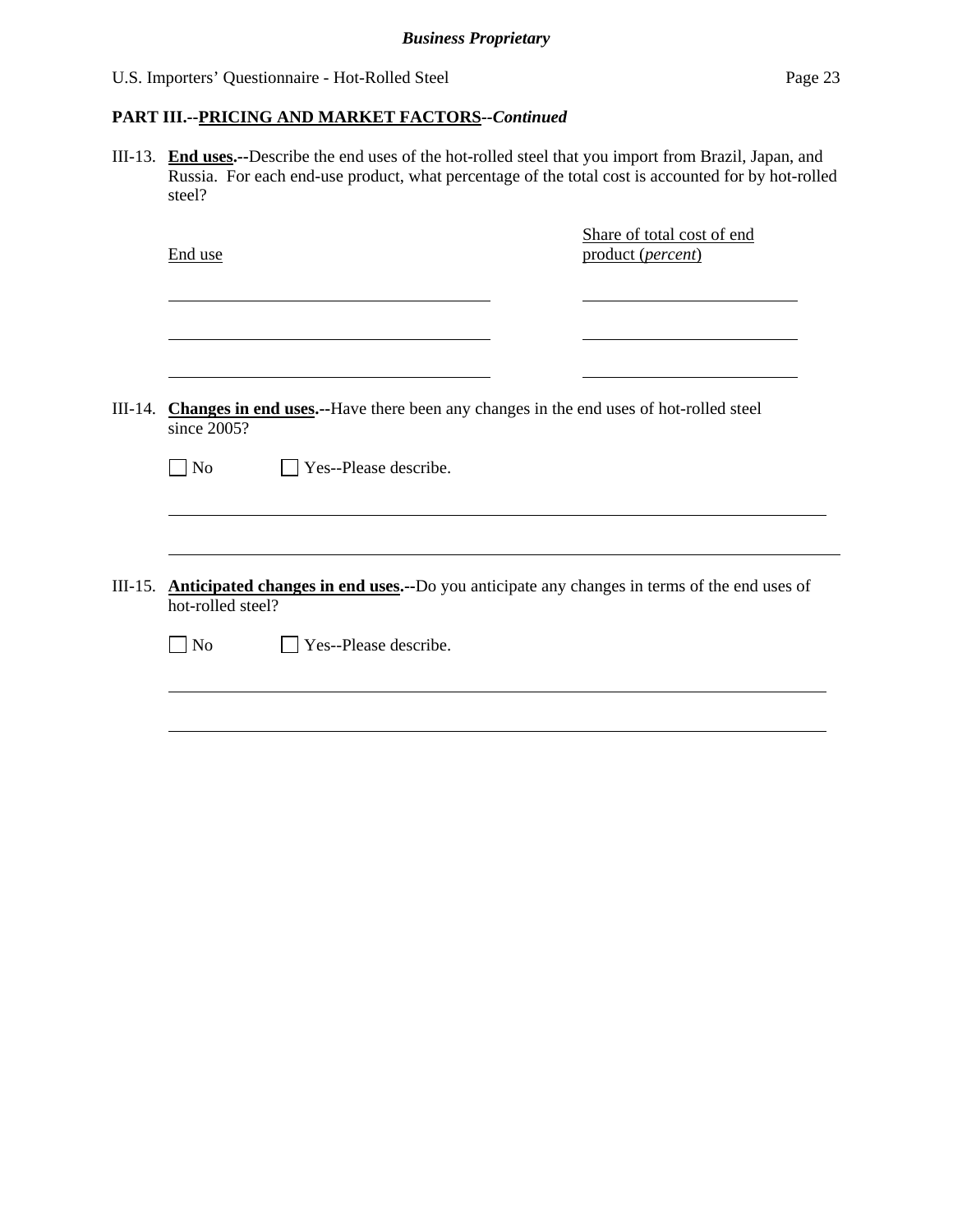#### *Business Proprietary*

#### U.S. Importers' Questionnaire - Hot-Rolled Steel Page 24

#### **PART III.--PRICING AND MARKET FACTORS***--Continued*

III-16. **Substitutes.—** Are there any nonsubject products that may be substituted for hot-rolled steel**?**

 $\overline{a}$ 

 $\overline{a}$ 

 $\Box$  Yes--Please fill in the following table.

|    | Substitute product | <b>Description of applications</b><br>and end uses in which this<br>substitute can be used | Have changes in the prices of this<br>substitute affected the price of hot-rolled<br>steel since January 1, 2005 |
|----|--------------------|--------------------------------------------------------------------------------------------|------------------------------------------------------------------------------------------------------------------|
| 1. |                    |                                                                                            | $\Box$ Yes--Please explain.<br>$\Box$ No                                                                         |
| 2. |                    |                                                                                            | $\overline{\rm No}$<br>$\Box$ Yes--Please explain.                                                               |
|    |                    |                                                                                            |                                                                                                                  |
| 3. |                    |                                                                                            | $\Box$ Yes--Please explain.<br>$\overline{N_{0}}$                                                                |
| 4. |                    |                                                                                            | $\Box$ Yes--Please explain.<br>$\overline{N_{0}}$                                                                |
|    |                    |                                                                                            |                                                                                                                  |

III-17. **Changes in substitutes.--**Have there been any changes in the number or types of products that can be substituted for hot-rolled steel since 2005?

No Yes--Please explain.

III-18. **Anticipated changes in substitute.--**Do you anticipate any changes in terms of the substitutability of other products for hot-rolled steel?

No Yes--Please explain.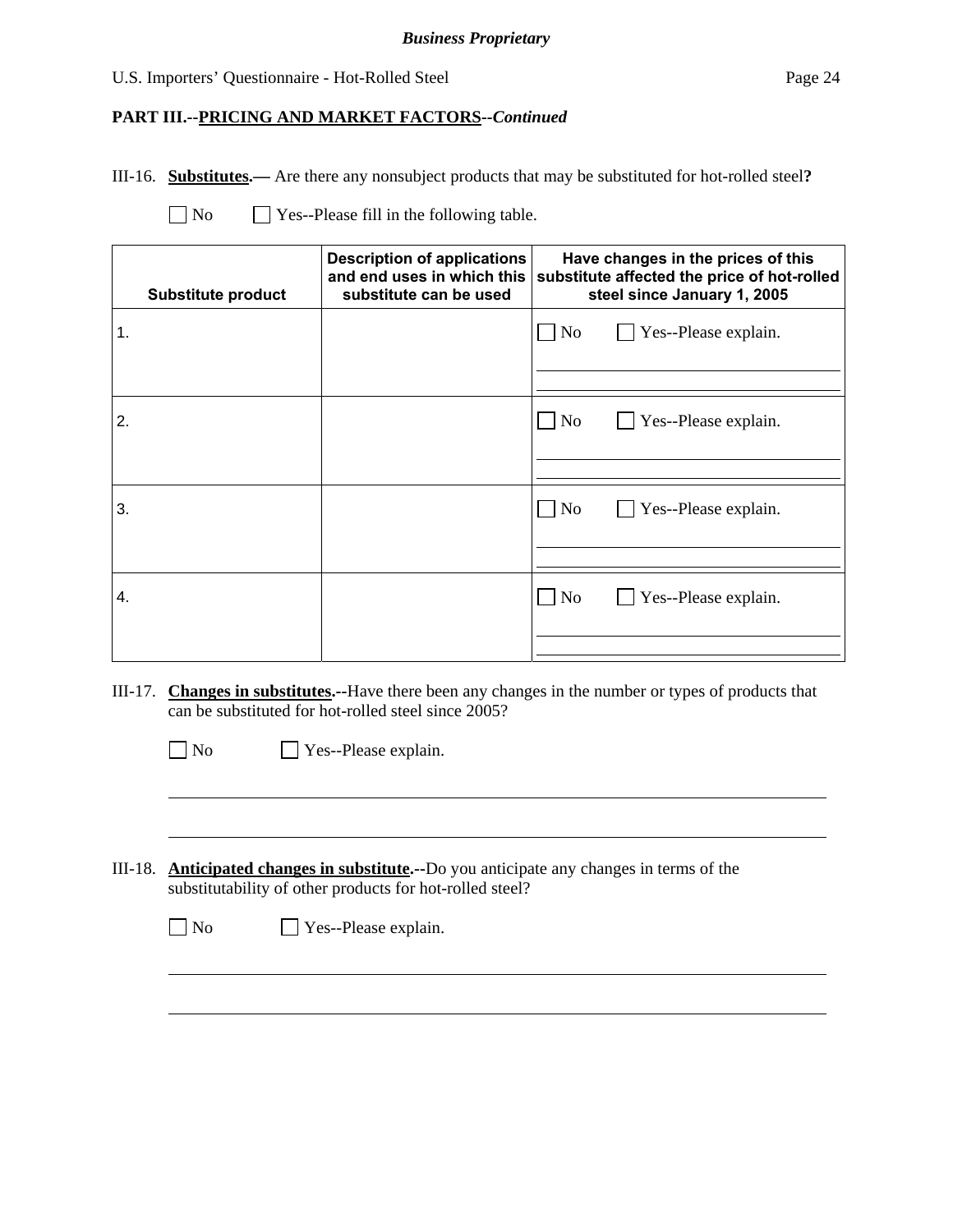|           |        | III-19. Raw materials.-                                                                                                                                                                                                                                                                                                                                                                                                                                                                            |
|-----------|--------|----------------------------------------------------------------------------------------------------------------------------------------------------------------------------------------------------------------------------------------------------------------------------------------------------------------------------------------------------------------------------------------------------------------------------------------------------------------------------------------------------|
|           | (a)    | To what extent have changes in the prices of raw materials (e.g., coke, iron, steel scrap,<br>or slab) affected your firm's selling prices for hot-rolled steel since 2005?                                                                                                                                                                                                                                                                                                                        |
|           | (b)    | Do you anticipate changes in your raw material costs in the foreseeable future?<br>Yes--Please explain.<br>  No                                                                                                                                                                                                                                                                                                                                                                                    |
| $III-20.$ | $\log$ | Changes in factors affecting supply.--Have any changes occurred in any other factors affecting<br>supply (e.g., safeguard or other trade actions; changes in availability or prices of energy or labor;<br>transportation conditions; production capacity and/or methods of production; technology; export<br>markets; or alternative production opportunities) that affected the availability of U.S.-produced<br>hot-rolled steel in the U.S. market since 2005?<br>Yes--Please provide details. |
|           |        |                                                                                                                                                                                                                                                                                                                                                                                                                                                                                                    |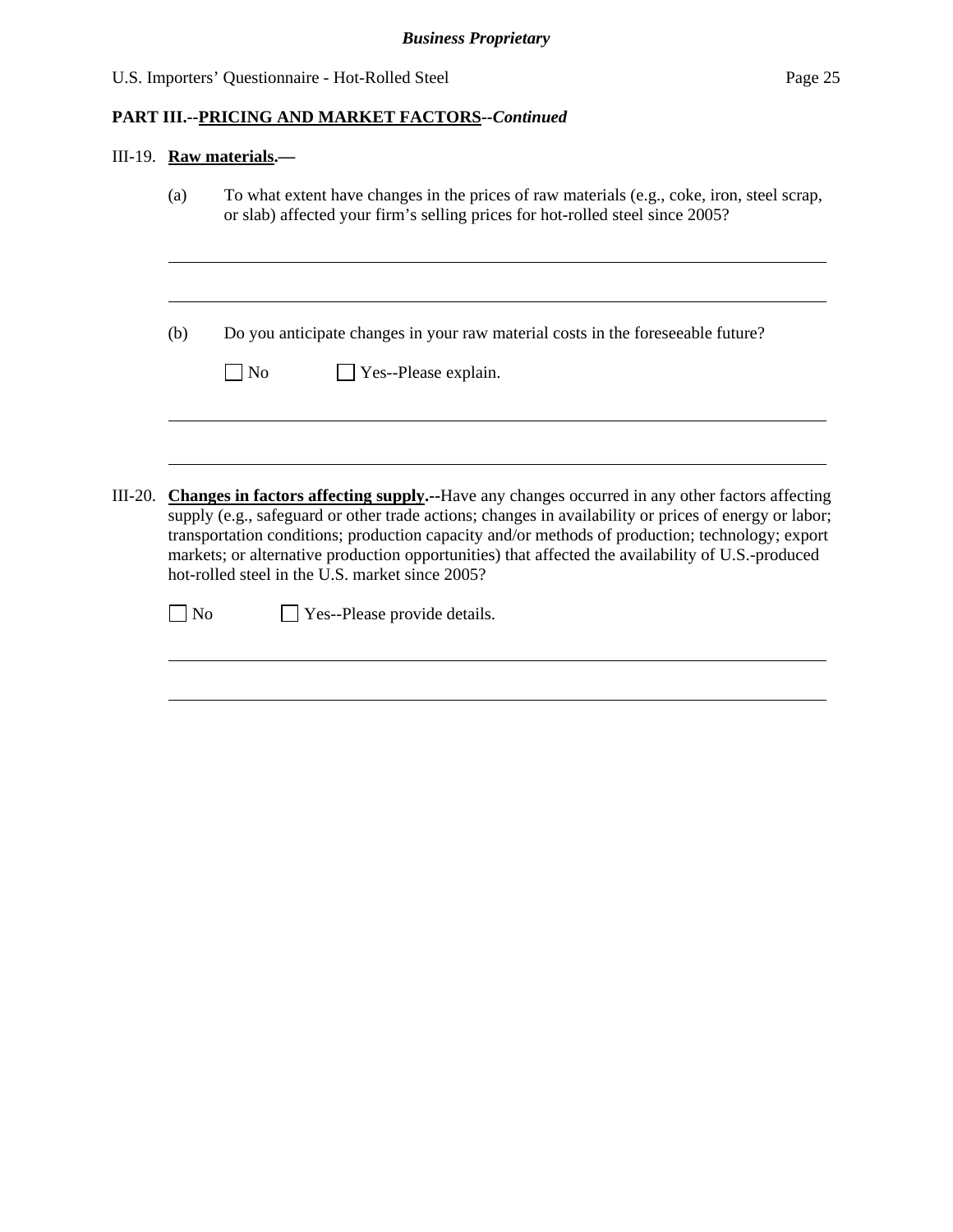| U.S. Importers' Questionnaire - Hot-Rolled Steel | Page 26 |
|--------------------------------------------------|---------|
|--------------------------------------------------|---------|

| III-21. Availability of subject import supply.-- |
|--------------------------------------------------|
|--------------------------------------------------|

l

l

|         | (a)<br>Do you anticipate any changes in terms of the availability of hot-rolled steel imported<br>from Brazil, Japan, and Russia in the U.S. market? |                          |                      |                                                                                                                                                                                                                                                                                                                                                                                                                 |
|---------|------------------------------------------------------------------------------------------------------------------------------------------------------|--------------------------|----------------------|-----------------------------------------------------------------------------------------------------------------------------------------------------------------------------------------------------------------------------------------------------------------------------------------------------------------------------------------------------------------------------------------------------------------|
|         |                                                                                                                                                      | Increase                 | No change            | Decrease                                                                                                                                                                                                                                                                                                                                                                                                        |
|         | (b)                                                                                                                                                  | these changes in supply. |                      | If you anticipate changes in supply, please identify the changes, and why you anticipate                                                                                                                                                                                                                                                                                                                        |
|         |                                                                                                                                                      |                          |                      |                                                                                                                                                                                                                                                                                                                                                                                                                 |
| III-22. | since 2005?                                                                                                                                          |                          |                      | <b>Availability of "nonsubject" import supply.</b> --Has the availability of NONSUBJECT hot-rolled<br>steel (i.e., hot-rolled steel imported from countries other than Brazil, Japan, and Russia) changed                                                                                                                                                                                                       |
|         | $\overline{N_{0}}$                                                                                                                                   |                          | Yes--Please explain. |                                                                                                                                                                                                                                                                                                                                                                                                                 |
|         |                                                                                                                                                      |                          |                      |                                                                                                                                                                                                                                                                                                                                                                                                                 |
|         |                                                                                                                                                      |                          |                      |                                                                                                                                                                                                                                                                                                                                                                                                                 |
| III-23. | period.                                                                                                                                              |                          |                      | <b>Export constraints.</b> --Describe how easily your firm can shift its sales of hot-rolled steel between<br>the U.S. market and alternative country markets. In your discussion, please describe any<br>contracts, other sales arrangements, or other constraints that would prevent or retard your firm<br>from shifting hot-rolled steel between the U.S. and alternative country markets within a 12-month |

| III-24. Foreign contracts.--Do you have existing contracts for hot-rolled steel with subject foreign |
|------------------------------------------------------------------------------------------------------|
| producers?                                                                                           |

| No | $\Box$ Yes-- Please describe the duration of such contracts and when they are set to |
|----|--------------------------------------------------------------------------------------|
|    | expire.                                                                              |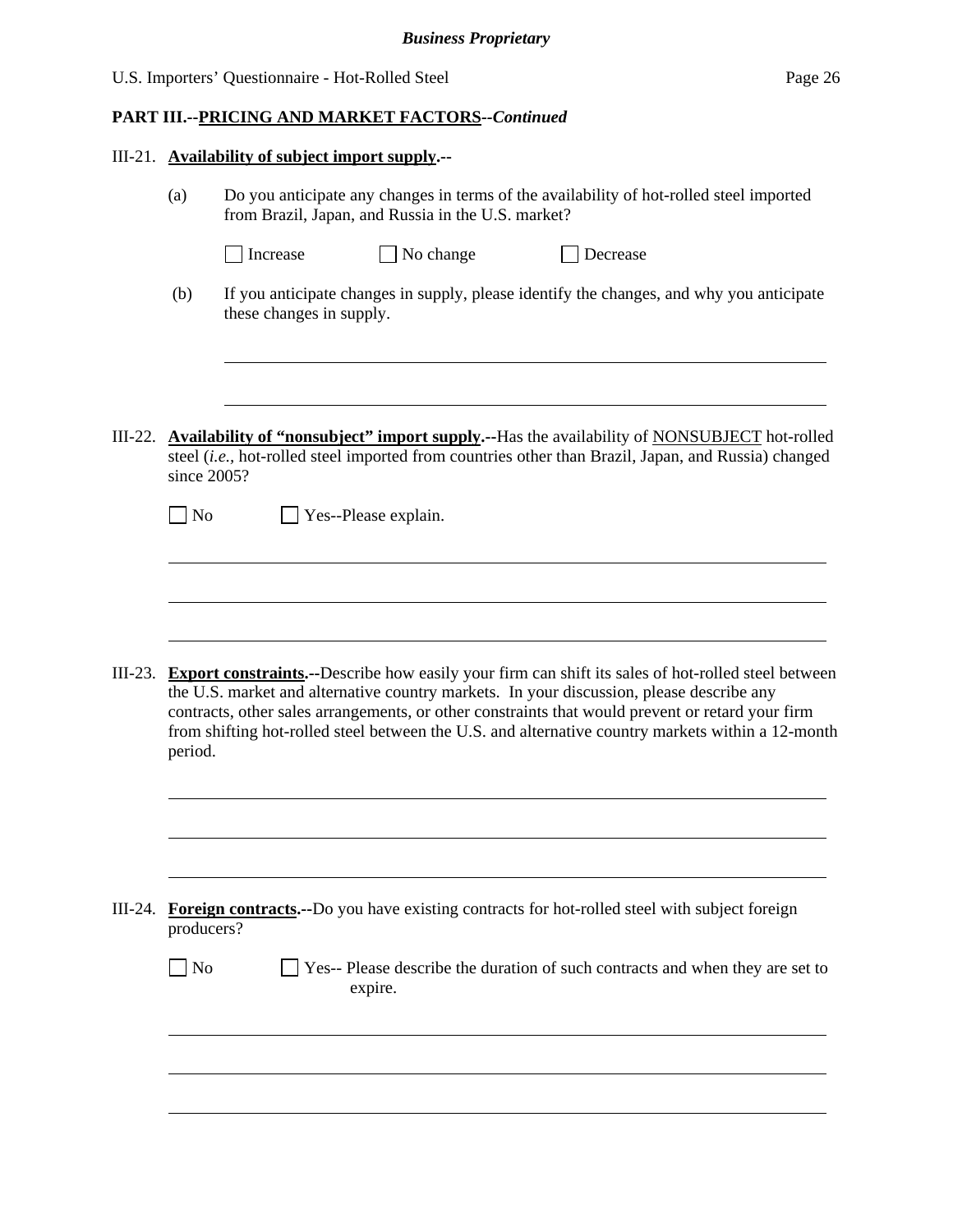|           | III-25. Product changes.--Have there been any significant changes in the product range, product mix, or<br>marketing of hot-rolled steel since 2005? |                                                                                                                                                     |                                                                                                                                                                                                                                                                                                                |           |            |  |  |
|-----------|------------------------------------------------------------------------------------------------------------------------------------------------------|-----------------------------------------------------------------------------------------------------------------------------------------------------|----------------------------------------------------------------------------------------------------------------------------------------------------------------------------------------------------------------------------------------------------------------------------------------------------------------|-----------|------------|--|--|
|           | $\sqrt{\phantom{a}}$ No                                                                                                                              | $\Box$ Yes--Please describe and quantify if possible.                                                                                               |                                                                                                                                                                                                                                                                                                                |           |            |  |  |
|           |                                                                                                                                                      |                                                                                                                                                     |                                                                                                                                                                                                                                                                                                                |           |            |  |  |
|           |                                                                                                                                                      |                                                                                                                                                     |                                                                                                                                                                                                                                                                                                                |           |            |  |  |
| $III-26.$ | Anticipated product changes.--Do you anticipate any changes in terms of the product range,<br>product mix, or marketing of hot-rolled steel?         |                                                                                                                                                     |                                                                                                                                                                                                                                                                                                                |           |            |  |  |
|           | $\blacksquare$ No                                                                                                                                    |                                                                                                                                                     | Yes--Please identify.                                                                                                                                                                                                                                                                                          |           |            |  |  |
|           |                                                                                                                                                      |                                                                                                                                                     |                                                                                                                                                                                                                                                                                                                |           |            |  |  |
| $III-27.$ | <b>Demand trends.--</b>                                                                                                                              |                                                                                                                                                     |                                                                                                                                                                                                                                                                                                                |           |            |  |  |
|           | (a)                                                                                                                                                  | How has the demand within the United States for hot-rolled steel changed since<br>January 1, 2005? What principal factors affect changes in demand? |                                                                                                                                                                                                                                                                                                                |           |            |  |  |
|           |                                                                                                                                                      | Increased                                                                                                                                           | No Change                                                                                                                                                                                                                                                                                                      | Decreased | Fluctuated |  |  |
|           |                                                                                                                                                      |                                                                                                                                                     |                                                                                                                                                                                                                                                                                                                |           |            |  |  |
|           | (b)                                                                                                                                                  |                                                                                                                                                     | How has the demand outside the United States for hot-rolled steel changed since<br>January 1, 2005? What principal factors affect changes in demand? If your answer<br>differs for specific markets outside the United States (i.e., specific regions, or developed<br>v. developing markets), please specify. |           |            |  |  |
|           |                                                                                                                                                      | Increased                                                                                                                                           | No Change                                                                                                                                                                                                                                                                                                      | Decreased | Fluctuated |  |  |
|           |                                                                                                                                                      |                                                                                                                                                     |                                                                                                                                                                                                                                                                                                                |           |            |  |  |
|           |                                                                                                                                                      |                                                                                                                                                     |                                                                                                                                                                                                                                                                                                                |           |            |  |  |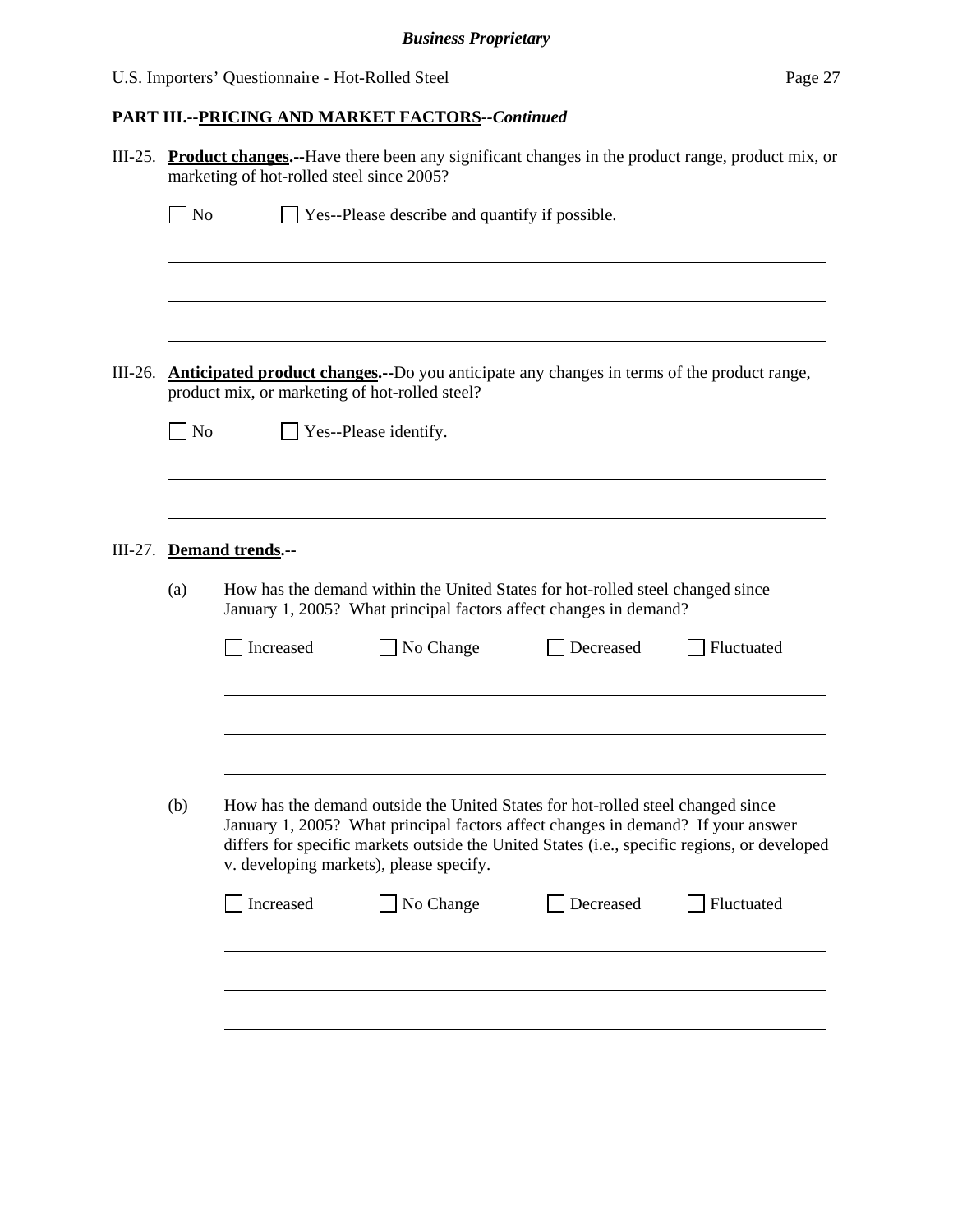| How do you anticipate demand will change within the United States for hot-rolled steel?<br>(a)<br>What principal factors are likely to affect demand? |                                                                                                                                                                                                                                                                                                           |                            |                                      |                                                                                                             |  |  |  |
|-------------------------------------------------------------------------------------------------------------------------------------------------------|-----------------------------------------------------------------------------------------------------------------------------------------------------------------------------------------------------------------------------------------------------------------------------------------------------------|----------------------------|--------------------------------------|-------------------------------------------------------------------------------------------------------------|--|--|--|
|                                                                                                                                                       | Increase                                                                                                                                                                                                                                                                                                  | No Change                  | Decrease                             | Fluctuate                                                                                                   |  |  |  |
|                                                                                                                                                       |                                                                                                                                                                                                                                                                                                           |                            |                                      |                                                                                                             |  |  |  |
|                                                                                                                                                       |                                                                                                                                                                                                                                                                                                           |                            |                                      |                                                                                                             |  |  |  |
| (b)                                                                                                                                                   | How do you anticipate demand will change outside the United States for hot-rolled steel?<br>What principal factors are likely to affect demand? If your answer differs for specific<br>markets outside the United States (i.e., specific regions, or developed v. developing<br>markets), please specify. |                            |                                      |                                                                                                             |  |  |  |
|                                                                                                                                                       | Increase                                                                                                                                                                                                                                                                                                  | No Change                  | Decrease                             | Fluctuate                                                                                                   |  |  |  |
|                                                                                                                                                       |                                                                                                                                                                                                                                                                                                           |                            |                                      |                                                                                                             |  |  |  |
|                                                                                                                                                       |                                                                                                                                                                                                                                                                                                           |                            |                                      |                                                                                                             |  |  |  |
|                                                                                                                                                       |                                                                                                                                                                                                                                                                                                           |                            |                                      |                                                                                                             |  |  |  |
|                                                                                                                                                       | (a) Is the hot-rolled steel market subject to business cycles or conditions of competition other than<br>the changes in the overall economy?                                                                                                                                                              |                            |                                      |                                                                                                             |  |  |  |
| $\vert$ No                                                                                                                                            |                                                                                                                                                                                                                                                                                                           |                            |                                      |                                                                                                             |  |  |  |
|                                                                                                                                                       |                                                                                                                                                                                                                                                                                                           |                            |                                      |                                                                                                             |  |  |  |
| (b) Have the business cycles or conditions of competition for hot-rolled steel changed since<br>January 1, 2005?                                      |                                                                                                                                                                                                                                                                                                           |                            |                                      |                                                                                                             |  |  |  |
| $\overline{N}$                                                                                                                                        |                                                                                                                                                                                                                                                                                                           |                            |                                      |                                                                                                             |  |  |  |
|                                                                                                                                                       |                                                                                                                                                                                                                                                                                                           |                            |                                      |                                                                                                             |  |  |  |
|                                                                                                                                                       |                                                                                                                                                                                                                                                                                                           |                            |                                      |                                                                                                             |  |  |  |
|                                                                                                                                                       |                                                                                                                                                                                                                                                                                                           | III-29. Business cycles.-- | III-28. Anticipated demand trends.-- | Yes-- Please explain and estimate the duration of any such cycle.<br>Yes-- Please describe any such change. |  |  |  |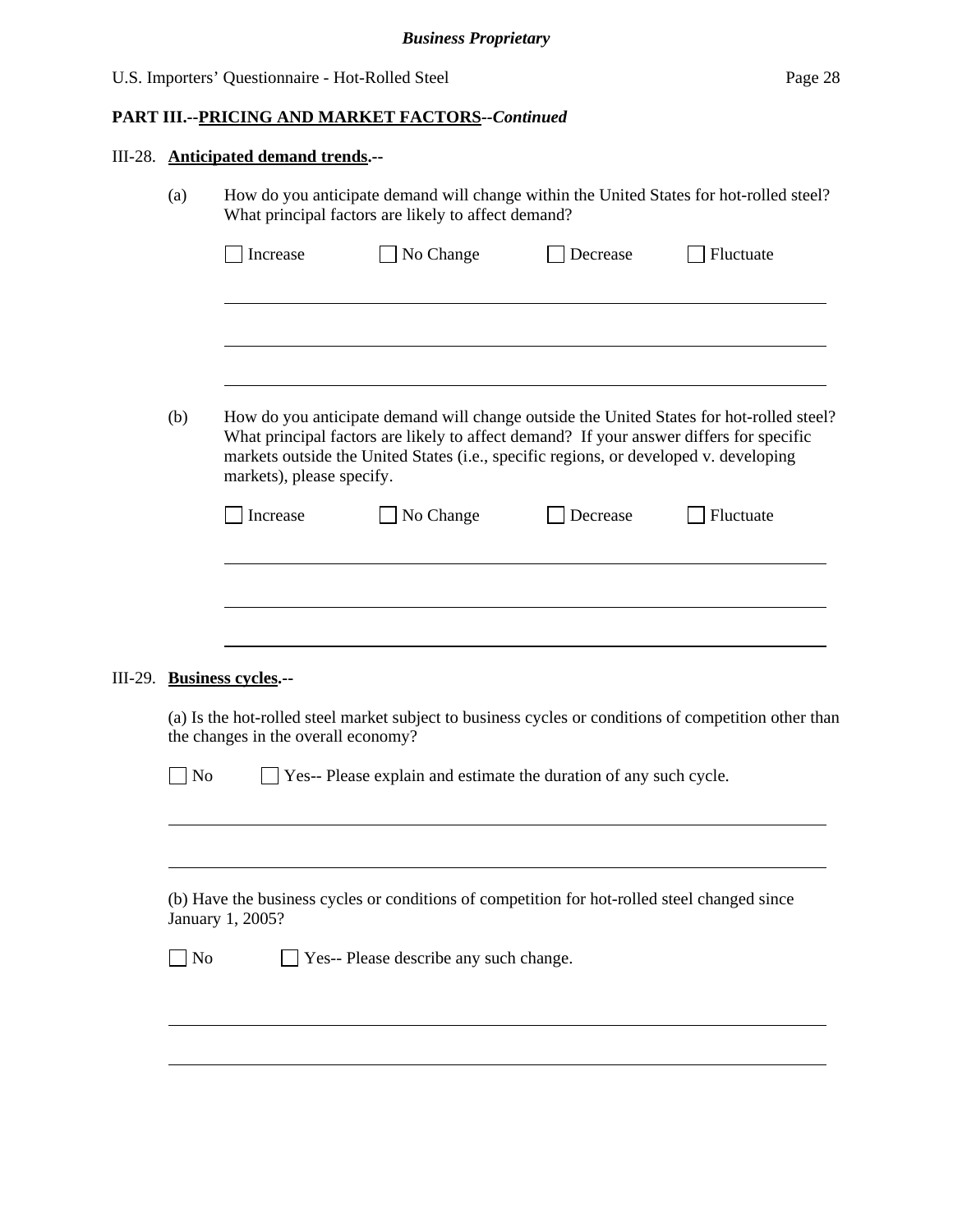#### **PART III.--PRICING AND MARKET FACTORS***--Continued*

#### III-30. **Price comparisons.—**

l

 $\overline{a}$ 

(a) Please compare market prices of hot-rolled steel in U.S. and non-U.S. markets. Provide information as to time periods and regions for any price comparisons.

 (b) Please discuss whether the U.S. market prices of hot-rolled steel vary by region in the United States. Provide specific information as to time periods and U.S. regions for any price comparisons (e.g., do prices across regions move in tandem or separately, is there a region that is typically more/less expensive than others and why, etc.).

III-31. **Market studies.--**Please provide as a separate attachment to this request any studies, surveys, etc. that you are aware of that quantify and/or otherwise discuss hot-rolled steel supply (including production capacity and capacity utilization) and demand in (1) the United States, (2) each of the other major producing/consuming countries, including Brazil, Japan, and Russia, and (3) the world as a whole. Of particular interest is such data from 2005 to the present and forecasts for the future.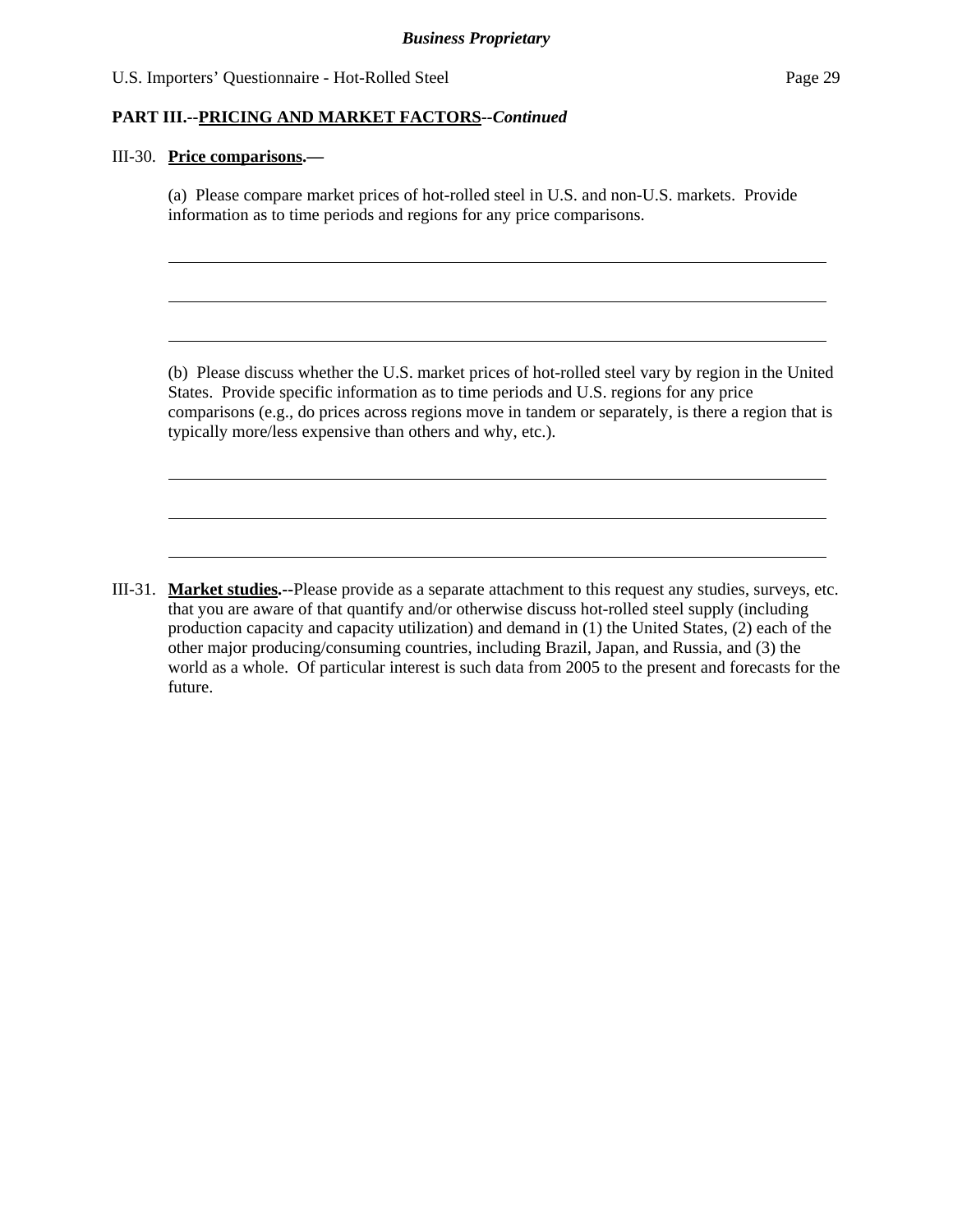III-32. **Interchangeability by country-pair.--**Is hot-rolled steel produced in the United States and in other countries interchangeable (*i.e.*, can they physically be used in the same applications)? Please indicate below, using "A" to indicate that the products from a specified country-pair are *always* interchangeable, "F" to indicate that the products are *frequently* interchangeable, "S" to indicate that the products are *sometimes* interchangeable, "N" to indicate that the products are *never* interchangeable, and "0" to indicate *no familiarity* with products from a specified country $pair.<sup>1</sup>$ 

| Country-pair                                                                                                                                                               | <b>Brazil</b> | Japan | Russia | Other countries |  |
|----------------------------------------------------------------------------------------------------------------------------------------------------------------------------|---------------|-------|--------|-----------------|--|
| <b>United States</b>                                                                                                                                                       |               |       |        |                 |  |
| <b>Brazil</b>                                                                                                                                                              |               |       |        |                 |  |
| Japan                                                                                                                                                                      |               |       |        |                 |  |
| Russia                                                                                                                                                                     |               |       |        |                 |  |
| $1$ For any country-pair producing hot-rolled steel which is sometimes or never interchangeable, please<br>explain the factors that limit or preclude interchangeable use: |               |       |        |                 |  |
|                                                                                                                                                                            |               |       |        |                 |  |